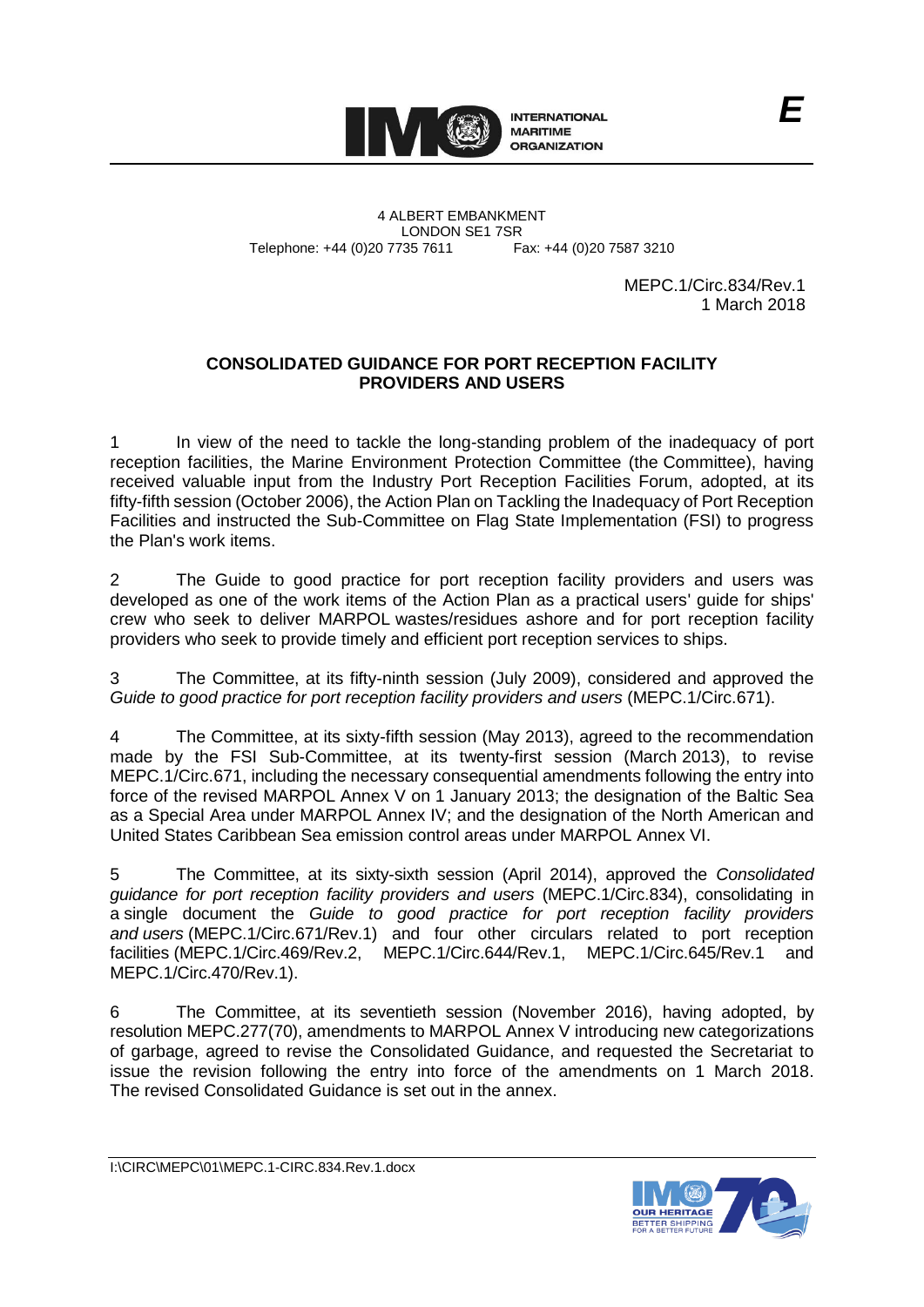7 Member Governments and Parties to the MARPOL Convention are invited to bring the revised Consolidated Guidance to the attention of all parties concerned. In particular, port States are invited to make it available at port reception facilities and flag States are invited to make it available to shipowners and masters. An electronic copy can be downloaded from the GISIS website of the Organization<sup>\*</sup>.

\*\*\*

<sup>\*</sup> [http://gisis.imo.org](http://gisis.imo.org/) (click on Port Reception Facilities but note that new users will need to register first).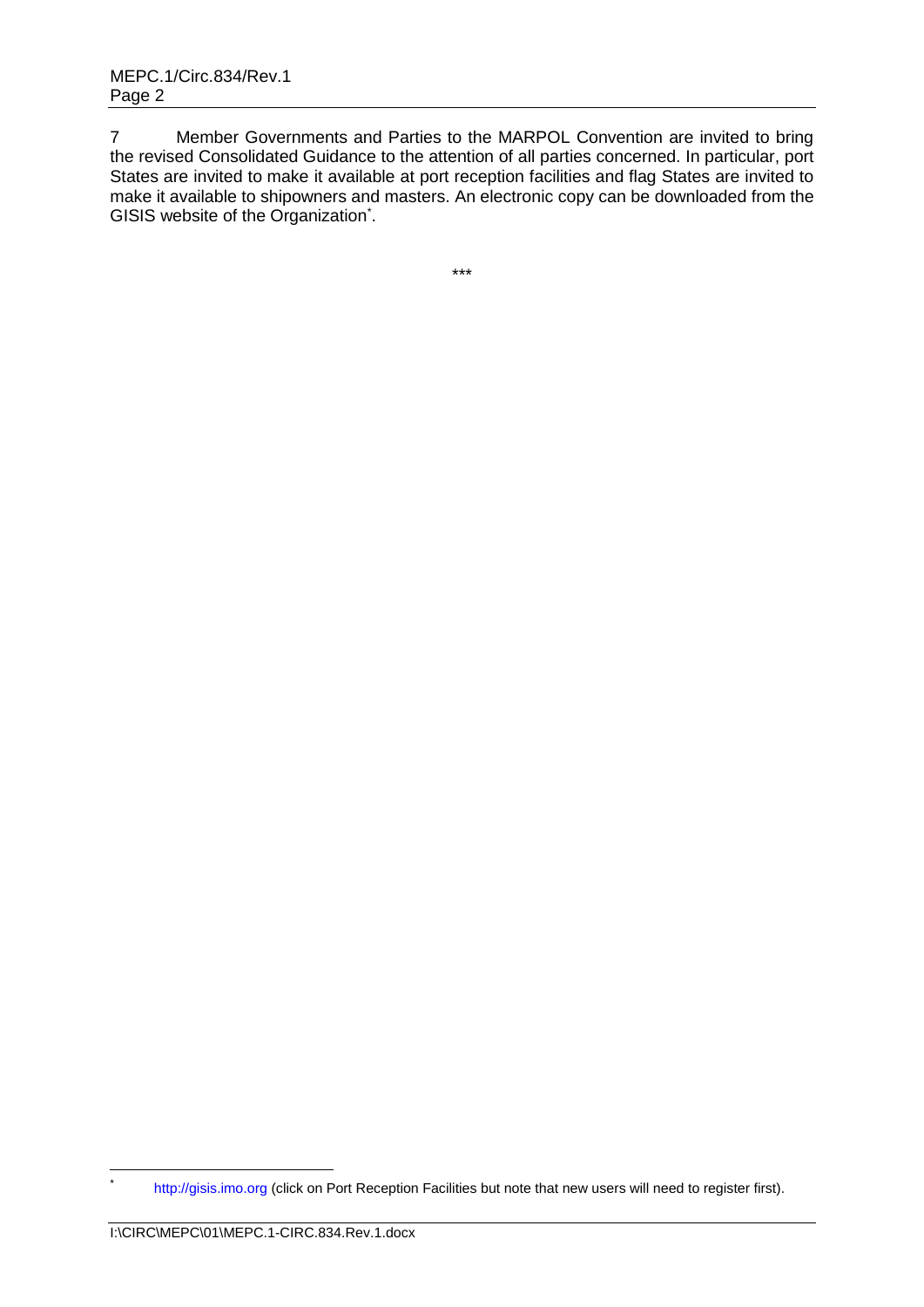### **ANNEX**

### **CONSOLIDATED GUIDANCE FOR PORT RECEPTION FACILITY PROVIDERS AND USERS**

# **Table of contents**

| GOOD PRACTICES FOR SHIPMASTERS, SHIPOWNERS AND OPERATORS 7                            |  |
|---------------------------------------------------------------------------------------|--|
|                                                                                       |  |
|                                                                                       |  |
|                                                                                       |  |
|                                                                                       |  |
|                                                                                       |  |
|                                                                                       |  |
|                                                                                       |  |
|                                                                                       |  |
|                                                                                       |  |
|                                                                                       |  |
| Format for reporting alleged inadequacies of port reception facilities12              |  |
|                                                                                       |  |
| Standard format of the advance notification form for waste delivery to port reception |  |
|                                                                                       |  |
|                                                                                       |  |
|                                                                                       |  |
|                                                                                       |  |
|                                                                                       |  |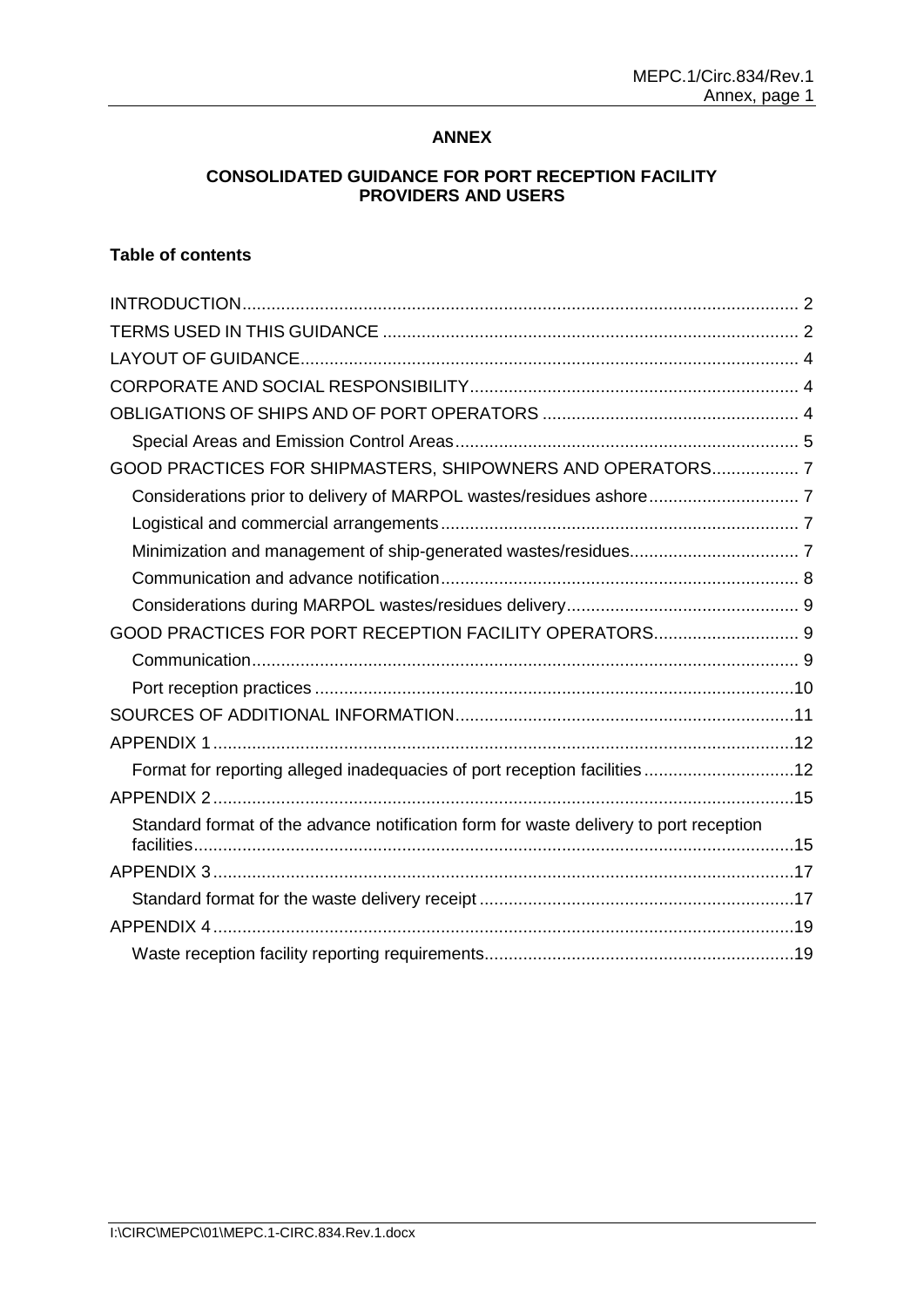### <span id="page-3-0"></span>**INTRODUCTION**

1 The use and provision of port reception facilities (PRFs) is fundamental to the overall success of the International Convention for the Prevention of Pollution from Ships, 1973, as modified by the 1978 and 1997 Protocols (MARPOL) in its objective of reducing and ultimately eliminating intentional pollution of the marine environment by ships. Considerable efforts by Party States and the industry have resulted in an improvement in the availability and adequacy of PRFs.

2 However, recent work by the Organization suggests that there are still barriers to the efficient delivery of MARPOL wastes/residues ashore. One such barrier has been identified as the lack of clear, easy-to-use guidance that outlines how the shipping community and reception facility providers can best conduct their operations in order to comply with MARPOL and to facilitate efficient, environmentally responsible disposal of MARPOL wastes/residues.

3 This Consolidated Guidance is intended to be a practical users' guide for ships' crew who seek to deliver MARPOL wastes/residues ashore and for port reception facility providers who seek to provide timely, efficient port reception services to ships. It provides a basis for establishing best practice procedures, with an eye towards improving the integration of PRFs into a more comprehensive waste management scheme in which final disposal of MARPOL wastes/residues occurs in a manner that protects the environment, with due regard for the health and safety of workers and the general population. It is based on the fundamental requirements established in MARPOL and the guidance provided in the Organization's Manual *Port Reception Facilities – How to do it* (2016) (the Manual) and the *Guidelines for ensuring the adequacy of port waste reception facilities* (resolution MEPC.83(44)). Building on the Manual and the Guidelines, this Guidance suggests how modern environmental management systems and procedures can assist with the improvement of MARPOL wastes/residues delivery ashore. Procedures recommended by the Organization include communication and reporting procedures and the use of standardized forms.

4 This Guidance is not intended to provide guidance to Party State authorities and Governments who wish to implement reception facilities under MARPOL. The *Port Reception Facilities – How to do it* (2016) Manual and the *Guidelines for ensuring the adequacy of port waste reception facilities*, as noted above and previously published by IMO, should be referred to for these purposes.

### <span id="page-3-1"></span>**TERMS USED IN THIS GUIDANCE**

5 This Guidance has been written with the aim of enabling shipowners/operators and PRF operators to comply with MARPOL. As such, plain language has been used wherever possible. However, it is important that the terms used in this guidance be interpreted consistently and in the appropriate context. The following definitions set out some basic terminology in the context of this Guidance. For complete legal definitions, applicability and exceptions, reference should be made directly to MARPOL and its Annexes.

6 *Adequacy* as used in the MARPOL Annexes means that PRFs meet the needs of ships using the ports without causing undue delay. PRF operators and users may refer to the *Guidelines for ensuring the adequacy of port waste reception facilities* (resolution MEPC.83(44)), section 3 (How to Achieve Adequacy), or section 2.3.1 of the Manual *Port Reception Facilities – How to do it* (2016), for further information. Section 3.2 of the Guidelines further states that "adequate facilities can be defined as those which: mariners use; fully meet the needs of the ships regularly using them; do not provide mariners with a disincentive to use them; and contribute to the improvement of the marine environment". Additionally, section 3.3 of the Guidelines specifies that the reception facilities must "… allow for the ultimate disposal of ships' waste to take place in an environmentally appropriate way".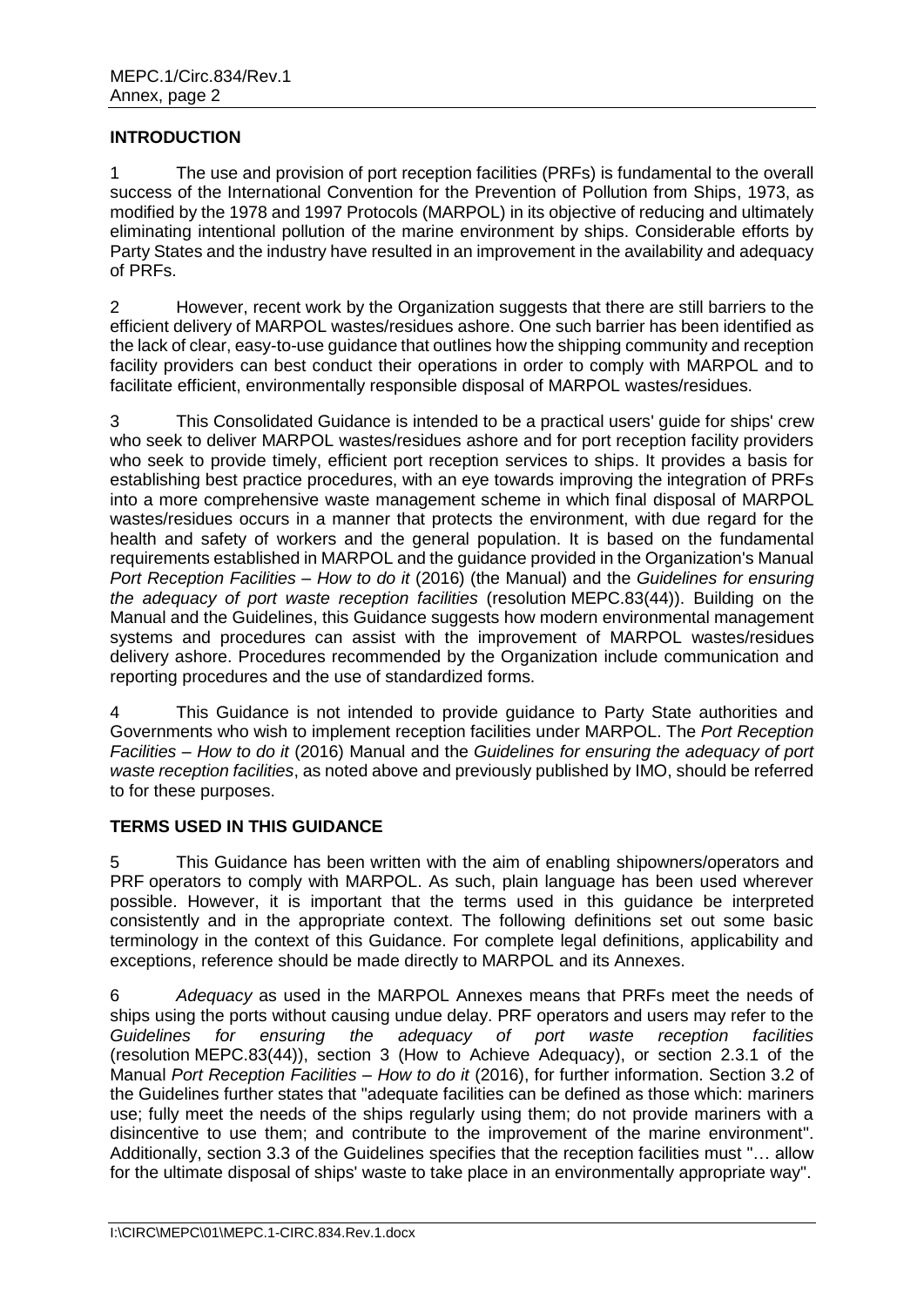7 *Discharge* is defined in MARPOL as any release, however caused, from a ship and includes any escape, disposal, spilling, leaking, pumping, emitting or emptying. In this guidance, the term "discharge" refers generally to the types of discharge regulated under MARPOL.

8 *Garbage*, as defined in MARPOL Annex V, means all kind of food wastes, domestic wastes and operational wastes, all plastics, cargo residues, incinerator ashes, cooking oil, fishing gear and animal carcasses generated during the normal operation of the ship and liable to be disposed of continuously or periodically, except those substances which are defined or listed in other Annexes to the Convention. Garbage does not include fresh fish and parts thereof generated as a result of fishing activities undertaken during the voyage, or as a result of aquaculture activities which involve the transport of fish including shellfish for placement in the aquaculture facility and the transport of harvested fish, including shellfish, from such facilities to shore for processing.

9 *MARPOL wastes/residues* is used throughout this Guidance to refer collectively to all waste streams that are generated on board ships during normal operations and during cargo operations and are governed by MARPOL, including the following:

- .1 MARPOL Annex I: oily bilge water; oily residues (sludge); oily tank washings (slops); dirty ballast water; and scale and sludge from tank cleaning;
- .2 MARPOL Annex II: cargo residues containing noxious liquid substances (NLS) as defined in MARPOL Annex II; or ballast water, tank washings or other mixtures containing such substances;
- .3 MARPOL Annex IV: sewage;
- .4 MARPOL Annex V: garbage as defined in MARPOL Annex V (see paragraph 8), including plastics, food wastes, domestic wastes, cooking oil, incinerator ashes, operational wastes, animal carcasses, fishing gear, E-waste, cargo residues not harmful to the marine environment (non-HME) and cargo residues harmful to the marine environment (HME); and
- .5 MARPOL Annex VI: ozone-depleting substances and equipment containing such substances, and exhaust gas cleaning residues.
- **Note:** Although some Annex I and II residues are technically cargo residues (i.e. substances which remain for disposal after the loading or unloading of cargo), the term "cargo residues" has only been defined by IMO in the context of Annex V. MARPOL Annex V defines cargo residues as "the remnants of any cargo which are not covered by other Annexes to the present Convention and which remain on the deck or in holds following loading or unloading, including loading and unloading excess or spillage, whether in wet or dry condition or entrained in washwater but does not include cargo dust remaining on the deck after sweeping or dust on the external surfaces of the ship". In the context of Annex V, "cargo residues" refers to cargo residues that are not governed by Annex I or II (i.e. dry/bulk cargo residues). For complete definitions and exceptions, please refer to relevant MARPOL Annexes.

Unless otherwise qualified, the terms "waste" and "residue" in this Guidance can be inferred to mean "MARPOL waste" and "MARPOL residue," i.e. waste streams that are generated on board ships and are governed by MARPOL.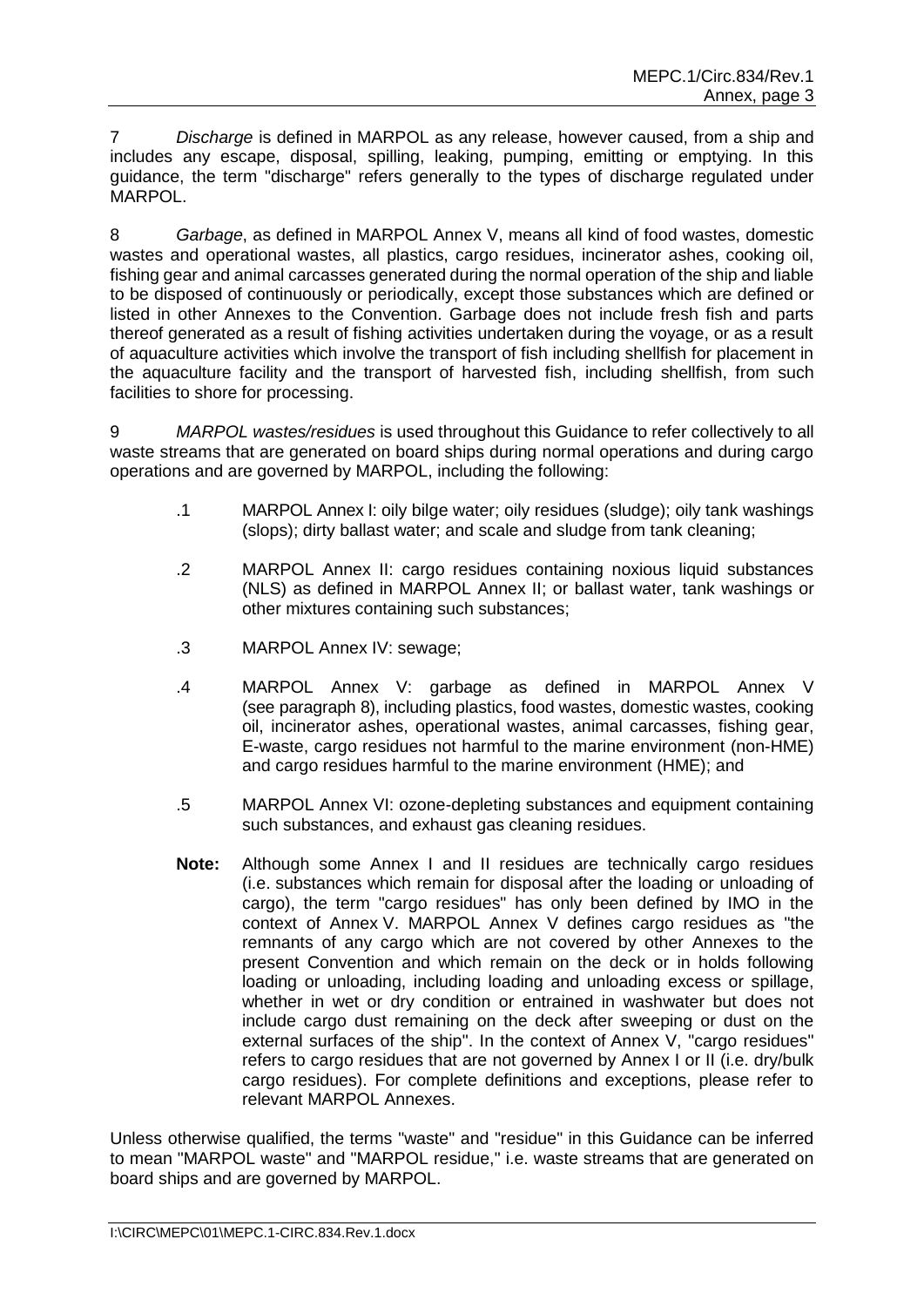10 *Quarantine waste* refers to waste that requires segregation and special handling due to its potential to spread diseases or plant and animal pests.

11 *Reception facility* refers to any fixed, floating or mobile facility capable of receiving MARPOL wastes/residues from ships and fit for that purpose.

# <span id="page-5-0"></span>**LAYOUT OF GUIDANCE**

12 This Guidance has been developed for use by shipmasters/owners/operators/agents and port authorities/port reception facility operators, to provide a summary of the main considerations which should be taken into account when delivering and receiving MARPOL wastes/residues. It begins with a basic overview of the basis for the use of PRFs. The remainder of the guidance is divided into two sections: one outlining good practices for ships and the other focusing on good practices for reception facilities. Sources of useful supplementary information are referenced at the end of the guidance. Additionally, in the appendices, standardized formats are provided: the Format for reporting alleged inadequacies of port reception facilities; an Advance Notification Form (ANF) for shipmasters/owners/operators to notify port operators of their MARPOL wastes/residues disposal needs; and a recommended Waste Delivery Receipt (WDR) format for PRF operators. Appendix 4 contains an overview of the waste reception facility reporting requirements for both port States and flag States, the full and effective implementation of which is of paramount importance for the identification and implementation of the necessary actions to be taken towards the provision of adequate reception facilities in many ports worldwide.

### <span id="page-5-1"></span>**CORPORATE AND SOCIAL RESPONSIBILITY**

13 Since the adoption of MARPOL, global environmental and societal awareness has grown and developed. This development has introduced new concepts on how to manage operations in an environmentally sensitive and responsible way. Many shipping companies and port authorities have implemented environmental management systems which ensure that their operations are conducted in an environmentally sound manner. Frequently, environmental objectives are set in order to facilitate the ongoing improvement, year on year, in terms of a company's environmental impact. Coupled with this is a growing desire to incorporate the principles of sustainability alongside that of corporate and social responsibility.

14 This Guidance therefore brings into consideration the need for shipping companies and reception facility providers to apply the principles of corporate and social responsibility; to fulfil the obligations relating to all aspects of a company's operation as frequently found within company environmental management systems; and to realize the desire of modern companies to continually improve their environmental performance.

### <span id="page-5-2"></span>**OBLIGATIONS OF SHIPS AND OF PORT OPERATORS**

15 Keeping the seas and oceans clean should be seen as the overriding obligation for the use and provision of PRFs. MARPOL includes regulations aimed at preventing and minimizing pollution from ships – both accidental pollution and that from routine operations. The basis for providing and using PRFs is incorporated in the Annexes of MARPOL and implementing laws and regulations of State Parties. The following summarizes the basic obligations under MARPOL and includes other considerations that ship and port operators should take into account. For specific legal requirements, users of this Guidance should refer directly to MARPOL and its Annexes or implementing regulations of individual States Party to the Convention.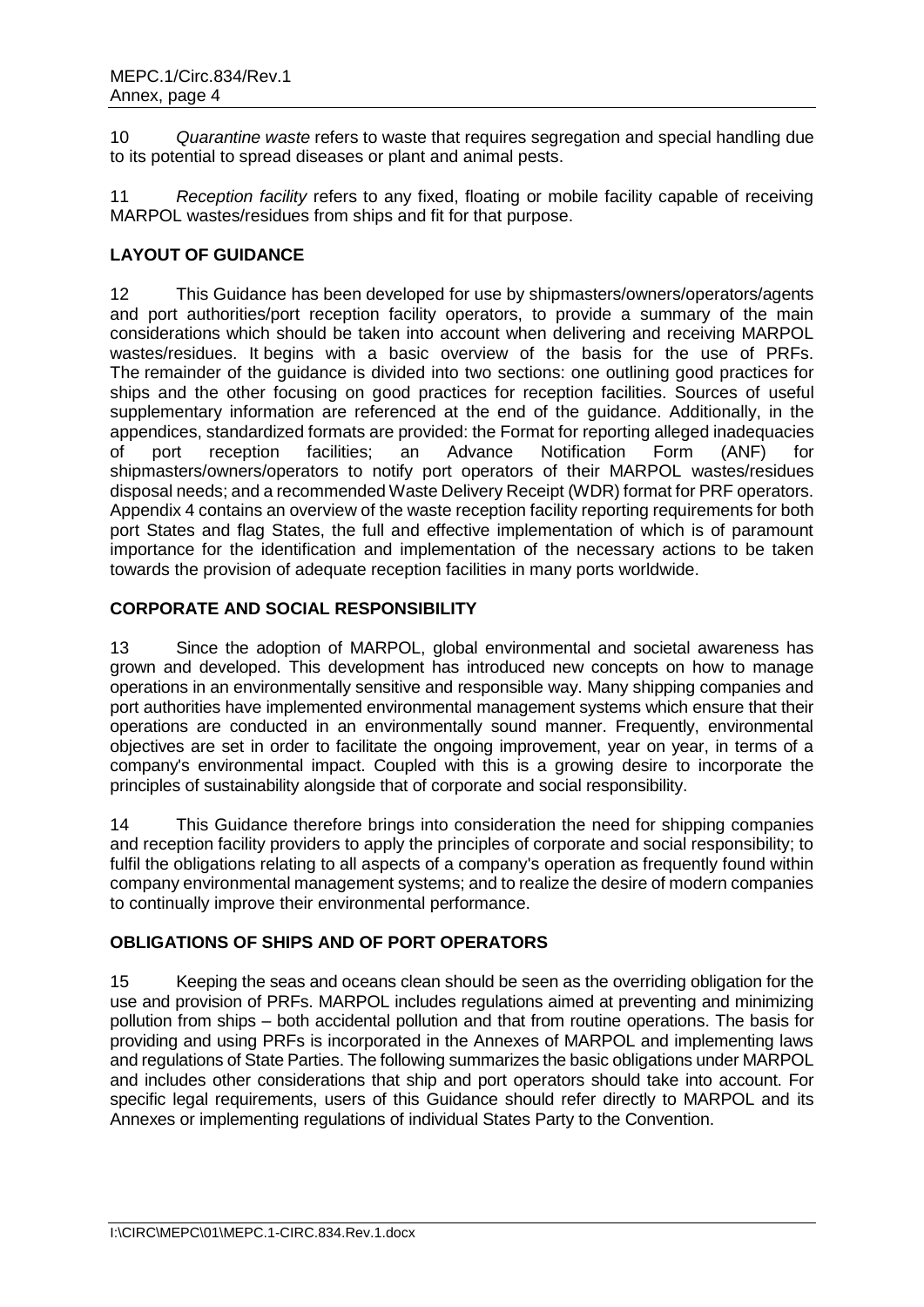16 To complement wastes/residues minimization and management practices on board the ship (see paragraphs 27 to 34), the shipping industry needs access to adequate PRFs to enable compliance with the provisions of MARPOL. Therefore, MARPOL places an obligation on State Parties to provide adequate reception facilities in their ports. The following regulations stipulate this requirement for each type of MARPOL wastes/residues identified:

- .1 regulation 38 of Annex I;
- .2 regulation 18 of Annex II;
- .3 regulations 12 and 13 of Annex IV;
- .4 regulation 8 of Annex V; and
- .5 regulation 17 of Annex VI.

17 In addition to the basic rules in the MARPOL Annexes, ships' operators should be aware that individual port States have implemented national and regional requirements which may mandate that ships discharge certain types of MARPOL wastes/residues to PRFs. Individual port States may also specify the means of disposal to meet quarantine and other regulatory requirements. Operators should therefore ensure they have a complete and up-to-date overview of national and regional requirements relating to PRFs. Such information may be gained directly from the port State authorities, or via agents in the port, or trade associations representing the shipping and/or port industries.

18 General obligations under each of the regulations listed above also state that Parties should communicate information on their PRFs to the Organization. To this end, the Organization has established the Port Reception Facilities Database (PRFD) within its Global Integrated Ship Information System (GISIS)<sup>1</sup>. The PRFD relies on up-to-date information being provided by port States. Port State authorities are encouraged to regularly seek accurate and up-to-date information from reception facility operators and port authorities and to maintain entries on the PRFD. Reception facility operators and port authorities should also be proactive in communicating updated information to port State authorities. This two-way communication will facilitate the dissemination of PRF information to the shipping industry.

19 Shipmasters/owners/operators can use the PRFD on the GISIS website to obtain information on specific PRFs. PRF operators are encouraged to maintain and update on regular basis current and accurate information regarding their facilities and to provide such information to authorities so as to ensure the accuracy of information on the PRFD and that current information is available to shipmasters and shipowners/operators. Ships' agents, acting on behalf of owners/operators, may also access the public GISIS website for PRF information.

# <span id="page-6-0"></span>**Special Areas and Emission Control Areas**

20 Of particular importance in the ultimate elimination of marine pollution from ships are the more restrictive requirements in force in Special Areas and Emission Control Areas (ECAs) as defined in MARPOL. The following is a list of Special Areas/ECAs to date as adopted within MARPOL (MEPC.1/Circ.778/Rev.2)<sup>2</sup>:

 $\frac{1}{1}$ <https://gisis.imo.org/>

<sup>&</sup>lt;sup>2</sup> An up-to-date list can also be found at: [http://www.imo.org](http://www.imo.org/) (click on Marine Environment, then Special Areas under MARPOL).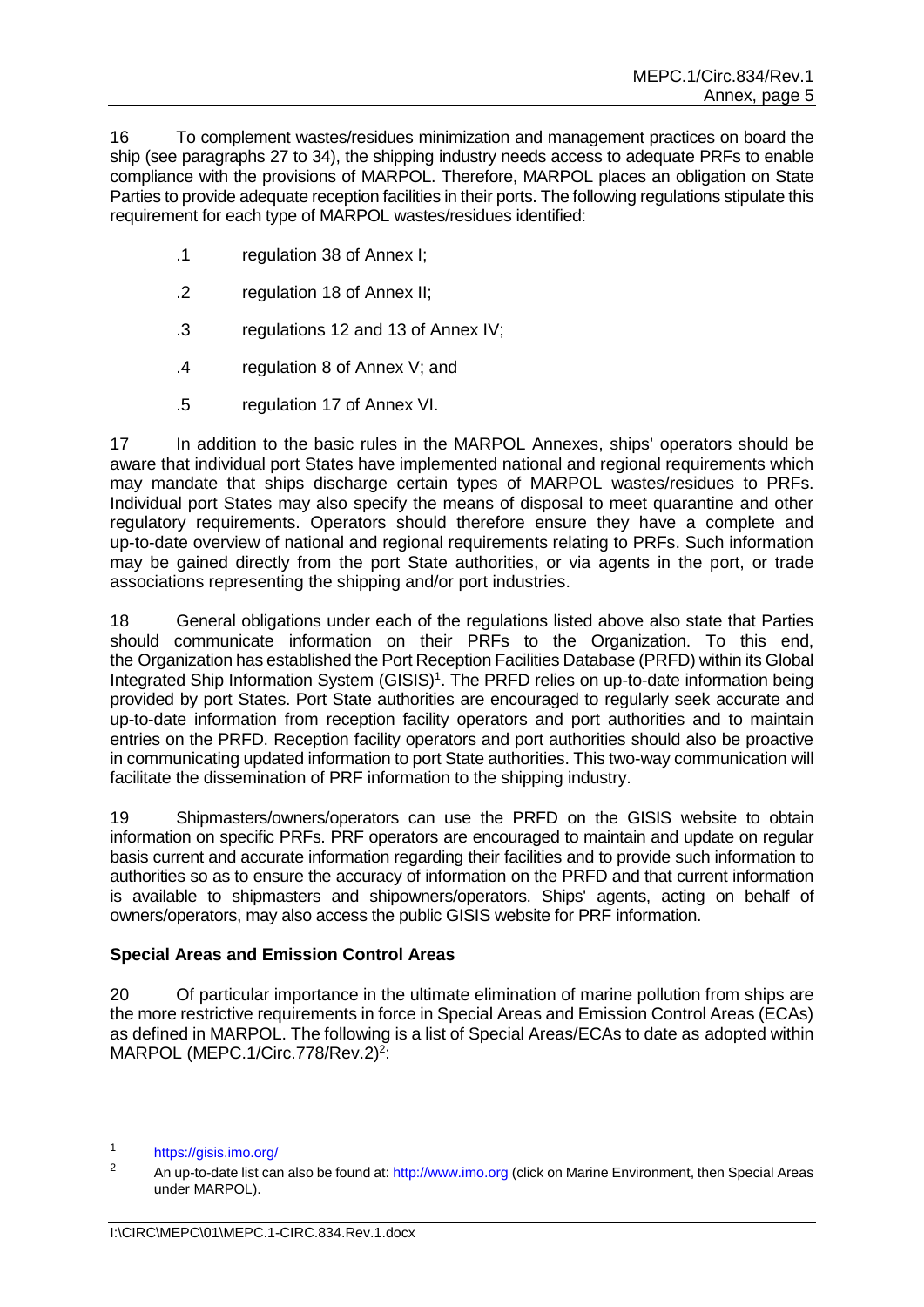### **Annex I: Oil**

Mediterranean Sea Baltic Sea Black Sea Red Sea (see paragraph 21) "Gulfs" Area Gulf of Aden (see paragraph 21) Antarctic Area North West European Waters Oman Area of the Arabian Sea (see paragraph 21) Southern South African Waters

### **Annex IV: Sewage**

Baltic Sea (to be effective from 1 June 2019)

### **Annex V: Garbage**

Mediterranean Sea Baltic Sea Black Sea (see paragraph 21) Red Sea (see paragraph 21) "Gulfs" Area North Sea Antarctic Area (south of latitude 60 degrees South) Wider Caribbean region including the Gulf of Mexico and the Caribbean Sea

# **Annex VI: Air Pollution – Emission Control Areas (ECA)**

North Sea ( $SO_{X}$  and  $NO_{X}$ ) Baltic Sea area ( $SO<sub>x</sub>$  and  $NO<sub>x</sub>$ ) North American area ( $SO_{X}$ , NO<sub>x</sub> and PM) United States Caribbean Sea area  $(SO<sub>x</sub>, NO<sub>x</sub>$  and PM)

> **Note:** Requirements may vary for each Special Area and ECA; therefore mariners should consult the relevant MARPOL Annex or IMO circular<sup>3</sup> for specific details.

21 The Special Area requirements for several of these areas have not yet taken effect because of lack of notifications from MARPOL Parties whose coastlines border the relevant Special Areas on the existence of adequate reception facilities (regulations 38.6 of Annex I and regulation 8.2 of Annex V). While this remains the case, the shipping and port industry should endeavour to meet the requirements as if the Special Area status of those areas had taken effect, in the spirit of MARPOL.

22 Shipowners/operators and port operators should be conscious that more stringent restrictions in Special Areas and ECAs further emphasize the importance of the general obligations to provide adequate reception facilities for MARPOL wastes/residues. In all cases where shipping companies encounter inadequate reception facilities, this should be reported accurately and in a timely manner via the ship's flag State to the Organization and to the appropriate port State authorities or port operators, using the suggested format for reporting (see appendix 1).

<sup>3</sup> MEPC.1/Circ.778/Rev.2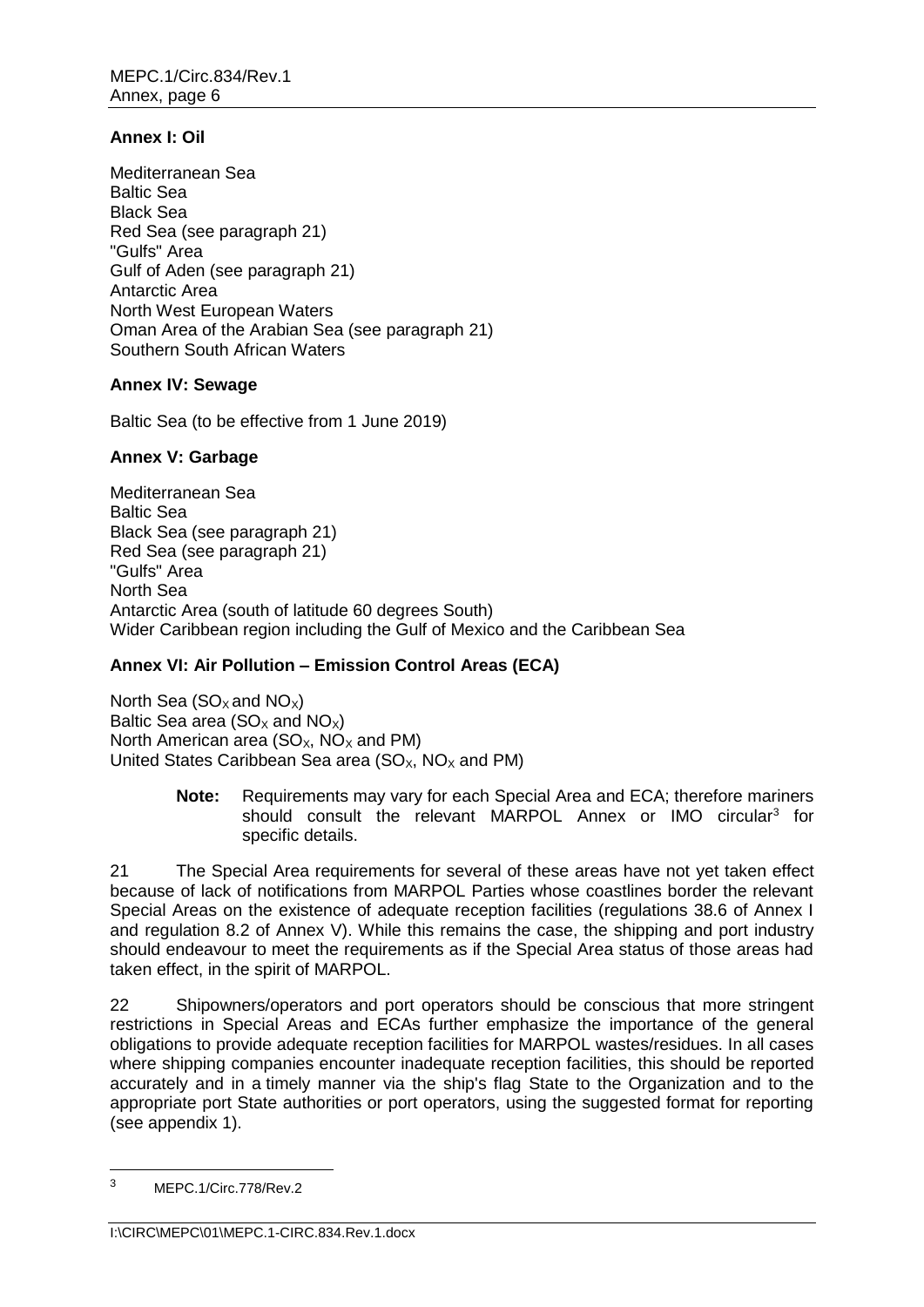## <span id="page-8-0"></span>**GOOD PRACTICES FOR SHIPMASTERS, SHIPOWNERS AND OPERATORS**

#### <span id="page-8-1"></span>**Considerations prior to delivery of MARPOL wastes/residues ashore**

23 Efficient delivery of MARPOL wastes/residues ashore relies on advance planning. The following sections outline ways in which considerations for delivery of MARPOL wastes/residues ashore can be integrated into a ship's operating procedures in order to minimize delays and unexpected costs and improve environmental management practices. Good waste management strategies should be incorporated into voyage planning.

#### <span id="page-8-2"></span>**Logistical and commercial arrangements**

24 Consideration should be given to the logistical and commercial arrangements which may be specified in shipping contracts (charter party agreements) between ship operators and cargo owners. Such arrangements should take into account the need to discharge MARPOL wastes/residues ashore to reception facilities and should not compromise, but rather facilitate, the ship operator's ability to comply with obligations under MARPOL. Examples of logistical and commercial considerations might include allowing sufficient time in port to complete transfer of MARPOL wastes/residues and ensuring that disposal costs are accounted for in charter agreements when appropriate. Such considerations are especially important when cargo tank pre-washes are required for certain Annex II residues and when charter agreements specify tank or cargo hold cleaning after discharging cargoes.

#### <span id="page-8-3"></span>**Minimization and management of ship-generated wastes/residues**

25 Although not a direct requirement of MARPOL, minimizing the wastes/residues generated on board ships represents an environmental best practice, and should be considered in a ship's overall waste management practices.

26 The most effective way of reducing ship-generated wastes/residues is to reduce materials that become waste at the source. Efforts should be made to minimize packaging from ship stores, for example, by establishing an agreement with the supplier to accept the return of the packaging upon delivery, or to reduce the amount of packaging.

27 Developing an agreement with suppliers and manufacturers is not only important for more general waste categories such as plastics, but essential for other maritime specific wastes such as time expired pyrotechnics; used ropes, tails and wires; time expired medicine; and batteries. The supplier and/or manufacturer should be able to provide the specialist facilities for treatment or disposal of these products and materials.

28 Onboard waste management will also assist in minimizing ship-generated wastes/residues. Ship operators and shipbuilders should consider further the design of new ships to enhance waste treatment on board and consider introducing operational measures which can improve efficiency for existing ships. Further information on shipboard garbage handling and storage procedures and minimizing the amount of potential garbage is provided in the *2017 Guidelines for the implementation of MARPOL Annex V* (resolution MEPC.295(71)). In addition, an ISO standard for the management and handling of shipboard garbage (ISO 21070:2011) has been developed. For ships of 100 gross tonnage and above, and ships which are certified to carry 15 persons or more, information with regard to onboard management of garbage will also be included in the Garbage Management Plan (*2012 Guidelines for the Development of Garbage Management Plans* (resolution MEPC.220(63)).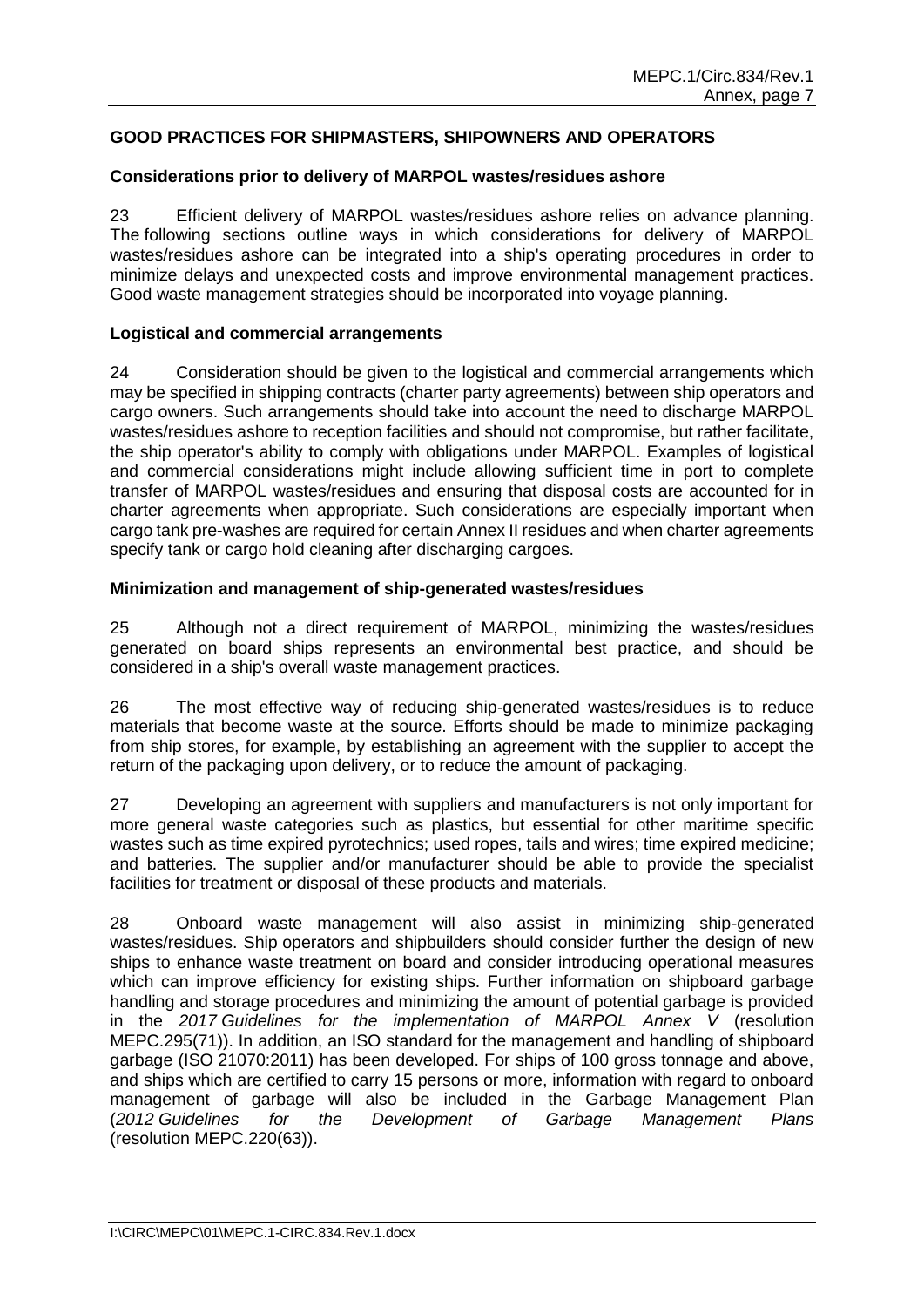29 In relation to the minimization of oily waste, an increased familiarity with the ship's engine-room treatment systems coupled with the crew's training in oily waste management and recording will assist in reducing the amount of waste produced and improve the overall on-board management of oily waste. The use of an Integrated Bilge Water Treatment System (IBTS) will facilitate segregation of oily waste, allowing for the storage of oil sludge, oil-water mixtures and clean water separately.

30 Ships' crew need to understand the correct use of, and entries to, the Oil Record Book, the Cargo Record Book and the Garbage Record Book. This will help to ensure that any management system implemented can be easily monitored and audited. Industry associations such as INTERTANKO and ICS may provide useful guidance on the correct use of such record books. Reference should also be made to the *Guidance for the recording of operations in the Oil Record Book Part I – machinery space operations (all ships)* (MEPC.1/Circ.736/Rev.2).

31 If space permits, onboard waste management plans should take into account the possibility of being able to recycle certain garbage types. The segregation of garbage according to the requirements of MARPOL Annex V (e.g. plastics; food wastes; domestic wastes; cooking oil; incinerator ashes; operational wastes; cargo residues; animal carcasses; fishing gear) should also allow for the delivery of garbage in certain recyclable categories.

32 To facilitate the landing of recyclable residues/waste, ship operators should consider establishing contracts with facilities in ports that are visited on a regular basis. This will fulfil both the need to use a reputable supplier as per most environmental management systems and facilitate the discharge of segregated waste ashore on each port visit. Where appropriate reception facilities for segregated and/or recyclable wastes are not provided in a port, shipowners/operators are encouraged to request that such facilities are developed in conjunction with the recycling capability of the locality or region.

# <span id="page-9-0"></span>**Communication and advance notification**

33 Individual ports may need to comply with varying local requirements for specialized handling (such as quarantine) of certain types of MARPOL wastes/residues, such as animal, plant and food wastes generated on board the ship. Therefore, ship operators should check with local agents, port authorities, harbour masters or reception facility providers for port-specific requirements prior to arrival in order to plan for and accommodate any special handling requirements for that particular port, including any additional segregation that may need to take place on board well in advance of arrival. This information should be incorporated into the company's environmental management plan and should be taken into consideration in voyage planning.

34 As noted in paragraph 18, IMO's PRF Database, accessible online through the GISIS website, can be a good source of information about the reception facilities available at ports worldwide. Users are required to first register by creating a username and password.

35 In some ports, for logistical reasons, the providers of port reception facilities may require advance notification from the ship of its intention to use the facilities. Further information on this requirement is provided in section 4 of the *Guidelines for ensuring the adequacy of port waste reception facilities* (resolution MEPC.83(44)). Providing advance notification to the reception facility of the type and quantity of MARPOL wastes/residues on board and the type and quantity intended to be delivered will greatly assist the reception facility operator in receiving the materials while minimizing any delay to the ship's normal port operation. General recommended practice is to provide at least 24 hours' notice, although specific requirements may vary by reception facility. If a ship visits a port on a regular basis, a standing arrangement with the PRF may prove to be most efficient. Shipmasters are recommended to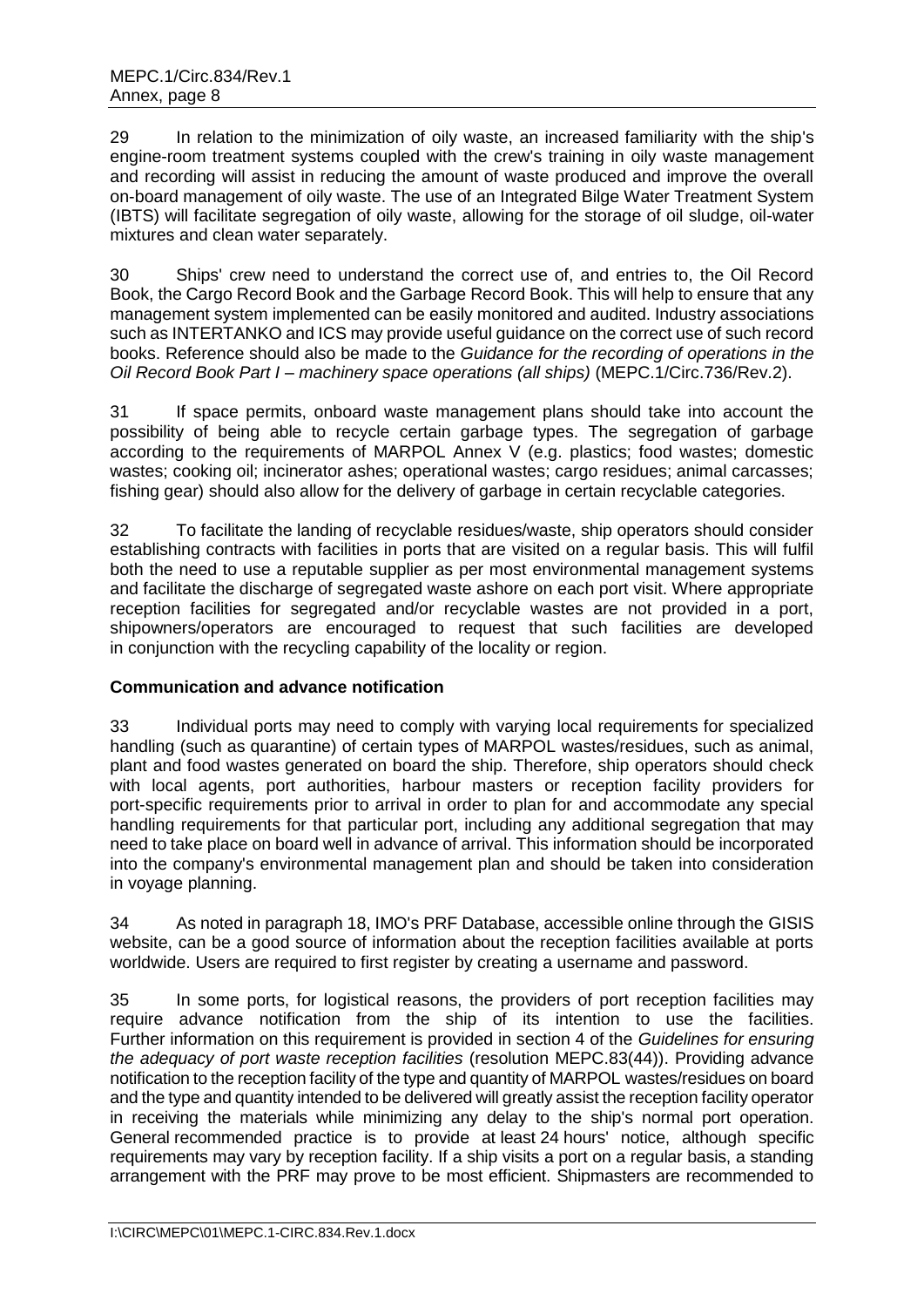use the standardized Advance Notification Form developed by the Organization (see appendix 2). Port authorities, agents and facility operators are urged to accept the standardized format; however, some operators may require an alternate form.

### <span id="page-10-0"></span>**Considerations during MARPOL wastes/residues delivery**

36 During delivery of MARPOL wastes/residues, appropriate procedures as drawn up in the ship's Safety Management System (SMS, see ISM Code) should be followed.

37 Following delivery, the master should request a Waste Delivery Receipt to document the type and quantity of MARPOL wastes/residues actually received by the facility. IMO has standardized the format of this document to facilitate its use and application and in order to provide uniformity of records throughout the world (appendix 3). Corresponding records, receipts or certificates of the delivery shall be kept in the Garbage Record Book (for a minimum of two years) and the Oil Record Book (part I for all ship types and part II for oil tankers) and the Cargo Record Book for chemical tankers.

38 Ship operators play a critical role in assisting port States with their obligation to provide adequate PRFs for ships. Since the possibility for improving reception facilities is dependent, at least partly, on the receipt of adequate information about alleged inadequacies, shipping companies should be encouraged to include the provisions for reporting alleged inadequacies of port reception facilities in their procedures for shipboard operations required under section 7 of the ISM Code. As part of the ship's SMS, the master should be required to complete a report on encountering an inadequate PRFs. The format for such a report is provided in appendix 1, which is also available through the Port Reception Facility section of the GISIS website. Completed reports should be forwarded to the flag Administration and, if possible, to the Authorities of the port State.

39 Flag States are requested to distribute the format in appendix 1 to ships and urge masters to use it to report alleged inadequacies of port reception facilities to the Administration of the flag State and, if possible, to the Authorities of the port State. Flag States are also required to notify IMO, for transmission to the Parties concerned, of any case where facilities are alleged to be inadequate, and to inform the port State of the alleged inadequacies.

40 Notification should be made as soon as possible following the completion of the alleged inadequacies reporting format and should include a copy of the master's report, together with any supporting documentation.

41 Port States should ensure the provision of proper arrangements to consider and respond appropriately and effectively to reports of inadequacies, informing IMO and the reporting flag State of the outcome of their investigation.

42 The alleged inadequacy report together with the follow-up action received from the port State will be published in the GISIS PRF Database.

### <span id="page-10-1"></span>**GOOD PRACTICES FOR PORT RECEPTION FACILITY OPERATORS**

### <span id="page-10-2"></span>**Communication**

43 In order to provide efficient PRF services that meet the needs of ships calling at a port without causing undue delay, port authorities should prepare a Port Waste Management Plan and should ensure that relevant information about the reception services available and associated costs are communicated to ship operators well in advance of the ship's arrival.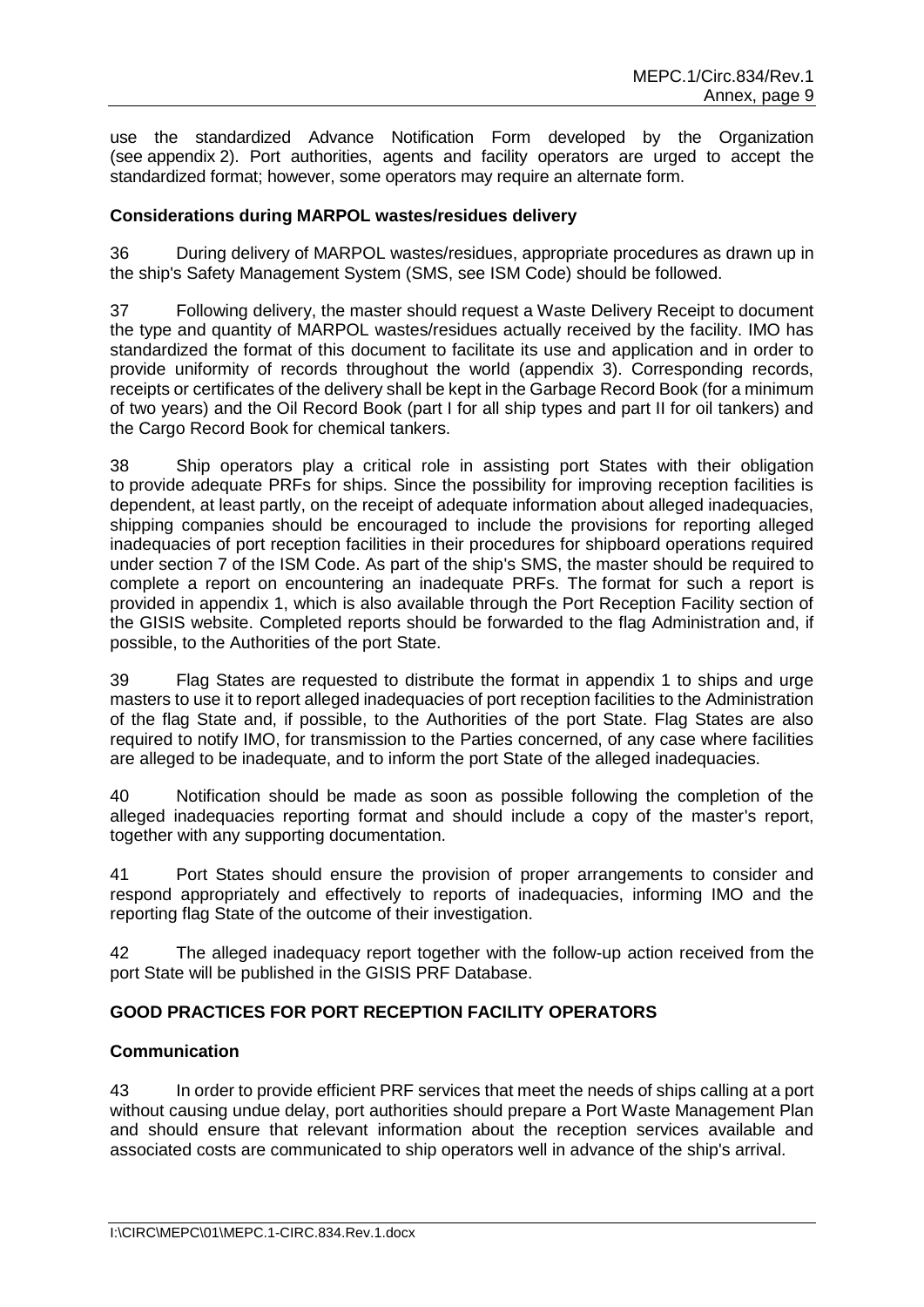44 It is useful for ship operating companies to be able to plan the delivery of MARPOL wastes/residues well in advance of the ship's next port call, especially if the port has more stringent requirements that might necessitate additional segregation of waste on board prior to arrival, such as quarantine segregation. As noted above, to facilitate ships' planning, port authorities or PRF providers are urged to communicate to their country focal points accurate and up-to-date information about the reception facilities available at the port. This information can then be communicated to the shipping industry via the GISIS PRF Database.

45 At a minimum, the information uploaded and made available in the PRFD should include type of facilities, capacity of the facilities and the contact point. Additional information that would facilitate ships' planning might include contact details for the port authority or harbour master, a link to the port website, a link to the Port Waste Management Plan, and information relating to fees/cost to use facilities. A good example is the information provided in material published by the Port of Rotterdam (available at: [www.portofrotterdam.com\)](http://www.portofrotterdam.com/). Such additional information may be downloaded electronically as required, and could provide further instruction to ships regarding procedures for using the facilities (including, for example, specific local requirements for quarantine waste).

46 Port authorities and reception facility providers should request shipmasters to provide advance notice of MARPOL wastes/residues delivery in order to ensure that the necessary receptacles and vehicles are prepared for receipt of the material. To facilitate the notification process, port authorities and reception facilities should accept the standardized Advance Notification Form (appendix 2). Use of the standardized form will allow the shipmaster and operator to prepare in advance a system for generating such forms and avoid having to complete a different form for each port or facility visited.

### <span id="page-11-0"></span>**Port reception practices**

47 Although legal requirements for PRFs will vary depending on the port State's implementing legislation, good practices for PRFs should include procedures that facilitate better integration with shipboard and landside wastes/residues management practices. Such integration and cooperation with inland waste disposal operations should allow ultimate disposal of ship-generated wastes/residues to take place in an environmentally appropriate manner.

48 The reception facility should be adequately prepared to receive MARPOL Annex V wastes/residues as segregated on board and should supply suitable receptacles to facilitate the landing of segregated waste for recycling. Procedures for reception of segregated wastes/residues should parallel the standards for the Management and Handling of Shipboard Garbage as specified in ISO 21070:2011. PRF operators and port authorities within State Parties should work with national and local government officials, regional administrators, commercial interests, and local waste disposal infrastructure managers to develop landside waste disposal strategies, including waste segregation, that encourage reduction, reuse and recycling of ship-generated wastes/residues landed ashore at PRFs. Reception facility providers should seek out resale/recycling options for reusable/recyclable waste when not prohibited by local laws.

49 In the case of oil, noxious liquid substances and other dangerous goods or harmful or hazardous substances, port and reception facility operators should adhere to the guidance provided in relevant publications such as the International Safety Guide for Oil Tankers and Terminals (ISGOTT), or the International Maritime Dangerous Goods (IMDG) Code.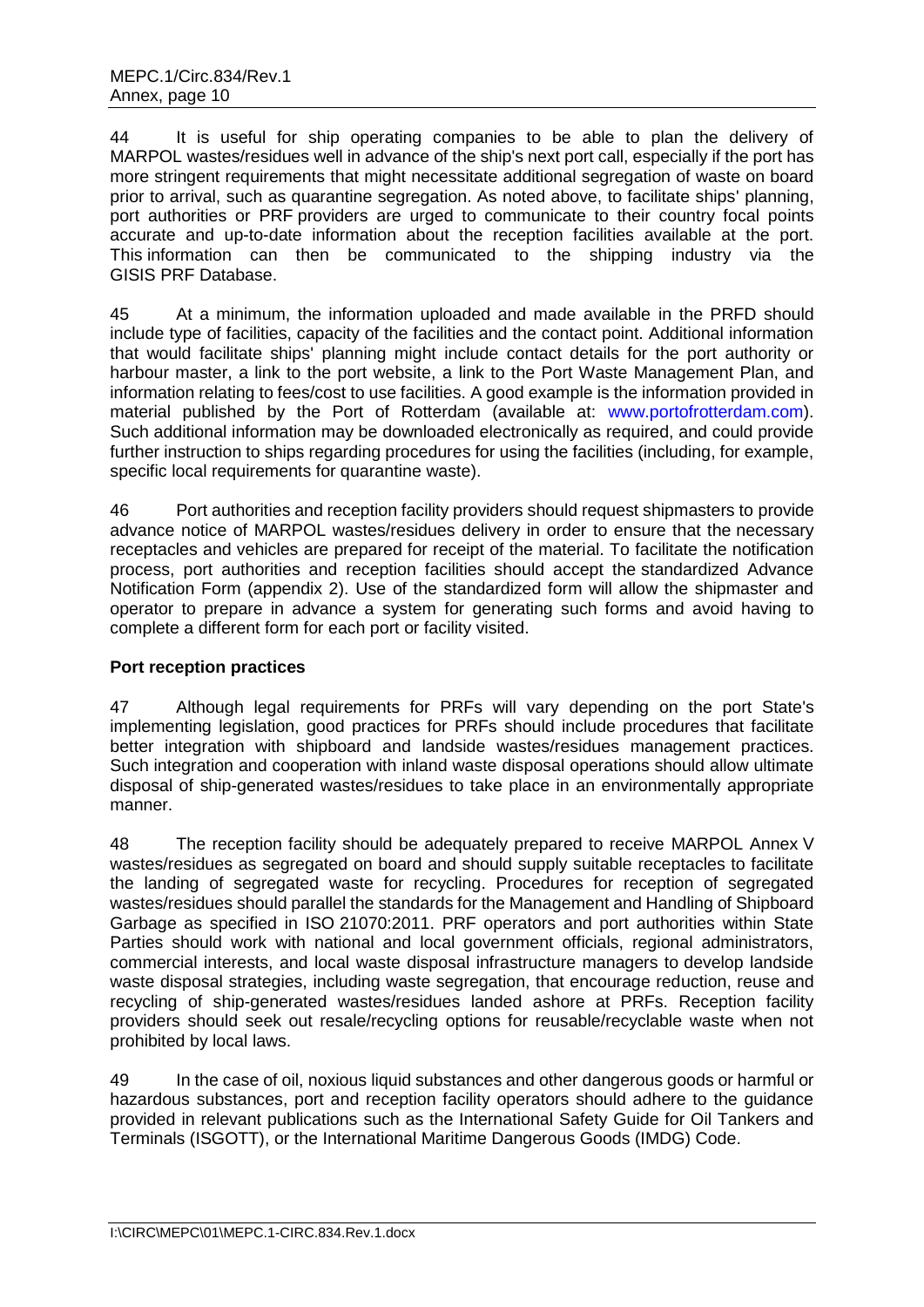50 The reception facility should also be adequately prepared to receive MARPOL wastes/residues in accordance with any local quarantine requirements, for example by providing suitably sealed receptacles and ensuring that MARPOL wastes/residues can be transported and disposed of in accordance with regulations. Port State authorities should also be aware of the need for appropriate treatment and disposal sites and should seek to ensure that these are available through public or private arrangements.

51 The necessary connection arrangements for the discharge of machinery oily bilge water and oil residues (sludge) are provided for in regulation 13 of MARPOL Annex I. These standard dimensions for flanges and discharge connections apply to all ships and should therefore allow the reception facility to standardize its own connection pipes accordingly.

52 Following delivery, the reception facility should provide the master with a Waste Delivery Receipt (WDR). IMO has standardized the format of the WDR to facilitate its use and application, as set out in appendix 3.

53 Although the port structure in a State Party may or may not accommodate cost/pricing schemes and/or other incentives for MARPOL wastes/residues delivery ashore, reception facility services should be provided at a reasonable cost. The *Guidelines for ensuring the adequacy of port waste reception facilities* (resolution MEPC.83(44)) (section 3.2) define "adequate" facilities as those which "do not provide mariners with a disincentive to use them", and further stress that unreasonably high costs may deter use of PRFs (section 5.2).

### <span id="page-12-0"></span>**SOURCES OF ADDITIONAL INFORMATION**

Global Integrated Shipping Information System (GISIS) website:<http://gisis.imo.org/Public/>

MARPOL Consolidated Edition – includes all Articles, Protocols, Annexes, and Unified Interpretations - available to purchase at: <http://www.imo.org/en/Publications/Pages/Home.aspx>

Guidelines for the implementation of MARPOL Annex V (2017) – available to purchase at: <http://www.imo.org/en/Publications/Pages/Home.aspx>

Port Reception Facilities - How to do it (2016) – available to purchase at: <http://www.imo.org/en/Publications/Pages/Home.aspx>

Guidelines for ensuring the adequacy of port waste reception facilities (resolution MEPC.83(44)) – available at [http://www.imo.org/en/KnowledgeCentre/IndexofIMOResolutions/Marine-Environment-](http://www.imo.org/en/KnowledgeCentre/IndexofIMOResolutions/Marine-Environment-Protection-Committee-(MEPC)/Documents/MEPC.83(44).pdf)[Protection-Committee-\(MEPC\)/Documents/MEPC.83\(44\).pdf](http://www.imo.org/en/KnowledgeCentre/IndexofIMOResolutions/Marine-Environment-Protection-Committee-(MEPC)/Documents/MEPC.83(44).pdf)

Guidelines for reception facilities under MARPOL Annex VI (2011) (resolution MEPC.199(62)) – available at [http://www.imo.org/en/KnowledgeCentre/IndexofIMOResolutions/Marine-Environment-](http://www.imo.org/en/KnowledgeCentre/IndexofIMOResolutions/Marine-Environment-Protection-Committee-(MEPC)/Documents/MEPC.199(62).pdf)[Protection-Committee-\(MEPC\)/Documents/MEPC.199\(62\).pdf](http://www.imo.org/en/KnowledgeCentre/IndexofIMOResolutions/Marine-Environment-Protection-Committee-(MEPC)/Documents/MEPC.199(62).pdf)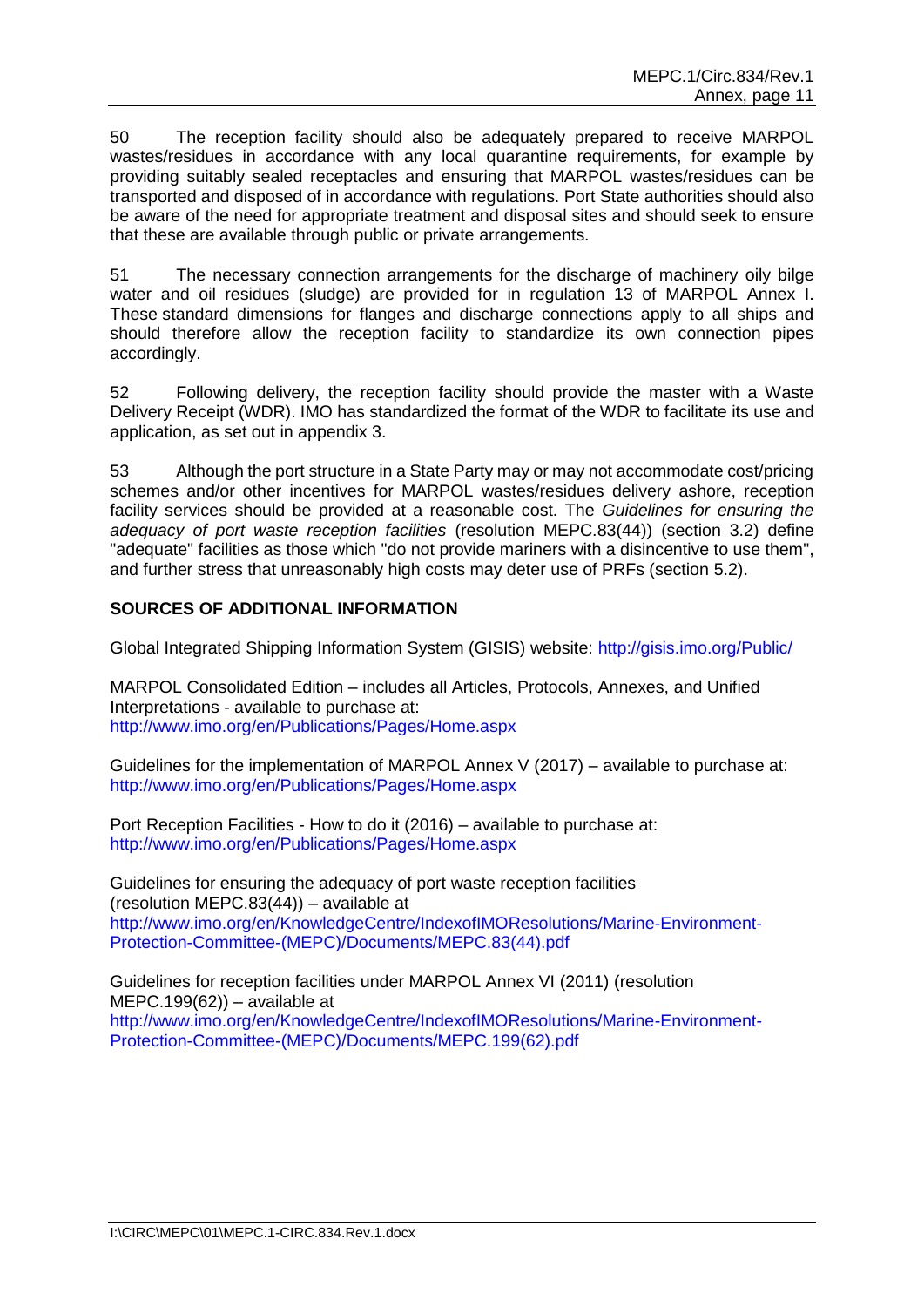#### <span id="page-13-0"></span>**FORMAT FOR REPORTING ALLEGED INADEQUACIES OF PORT RECEPTION FACILITIES**<sup>1</sup>

<span id="page-13-1"></span>The master of a ship having encountered difficulties in discharging waste to reception facilities should forward the information below, together with any supporting documentation, to the Administration of the flag State and, if possible, to the competent Authorities in the port State. The flag State shall notify IMO and the port State of the occurrence. The port State should consider the report and respond appropriately informing IMO and the reporting flag State of the outcome of its investigation.

| 1              | <b>SHIP'S PARTICULARS</b>                 |                                                                                                                       |                     |  |
|----------------|-------------------------------------------|-----------------------------------------------------------------------------------------------------------------------|---------------------|--|
| 1.1            | Name of ship:                             | <u> 1989 - Johann Barbara, martin amerikan basal dan berasal dan berasal dari berasal dalam berasal dalam berasal</u> |                     |  |
| 1.2            | Owner or operator:                        |                                                                                                                       |                     |  |
| 1.3            | Distinctive number or letters:            |                                                                                                                       |                     |  |
| 1.4            | IMO Number <sup>2</sup> :                 | <u> 1989 - Johann Barbara, martxa alemaniar argumento de la contrada de la contrada de la contrada de la contrad</u>  |                     |  |
| 1.5            | Gross tonnage:                            |                                                                                                                       |                     |  |
| 1.6            | Port of registry:                         |                                                                                                                       |                     |  |
| 1.7            | Flag State <sup>3</sup> :                 | <u> 1980 - Johann Barn, mars ann an t-Amhain Aonaich an t-Aonaich an t-Aonaich an t-Aonaich an t-Aonaich an t-Aon</u> |                     |  |
| 1.8            | Type of ship:                             |                                                                                                                       |                     |  |
|                | $\Box$ Oil tanker                         | $\Box$ Chemical tanker                                                                                                | $\Box$ Bulk carrier |  |
|                | $\Box$ Other cargo ship                   | $\Box$ Passenger ship                                                                                                 |                     |  |
| $\overline{2}$ | <b>PORT PARTICULARS</b>                   |                                                                                                                       |                     |  |
| 2.1            | Country:                                  |                                                                                                                       |                     |  |
| 2.2            | Name of port or area:                     |                                                                                                                       |                     |  |
| 2.3            | Location/terminal name:                   |                                                                                                                       |                     |  |
|                | (e.g. berth/terminal/jetty)               |                                                                                                                       |                     |  |
| 2.4            | Name of company operating                 |                                                                                                                       |                     |  |
|                |                                           |                                                                                                                       |                     |  |
| 2.5            | Type of port operation:                   |                                                                                                                       |                     |  |
|                | $\Box$ Unloading port $\Box$ Loading port |                                                                                                                       | $\Box$ Shipyard     |  |
|                |                                           |                                                                                                                       |                     |  |
| 2.6            | Date of arrival:                          | $\frac{1}{2}$ / $\frac{1}{2}$ (dd/mm/yyyy)                                                                            |                     |  |
| 2.7            | Date of occurrence:                       | $\frac{1}{2}$ / $\frac{1}{2}$ (dd/mm/yyyy)                                                                            |                     |  |
| 2.8            | Date of departure:                        | $\frac{1}{2}$ / $\frac{1}{2}$ (dd/mm/yyyy)                                                                            |                     |  |

<sup>1</sup> This format was approved by MEPC 53.

<sup>2</sup> In accordance with the *IMO ship identification number scheme,* adopted by the Organization by Assembly resolution A.1117(30).

<sup>&</sup>lt;sup>3</sup> The name of the State whose flag the ship is entitled to fly.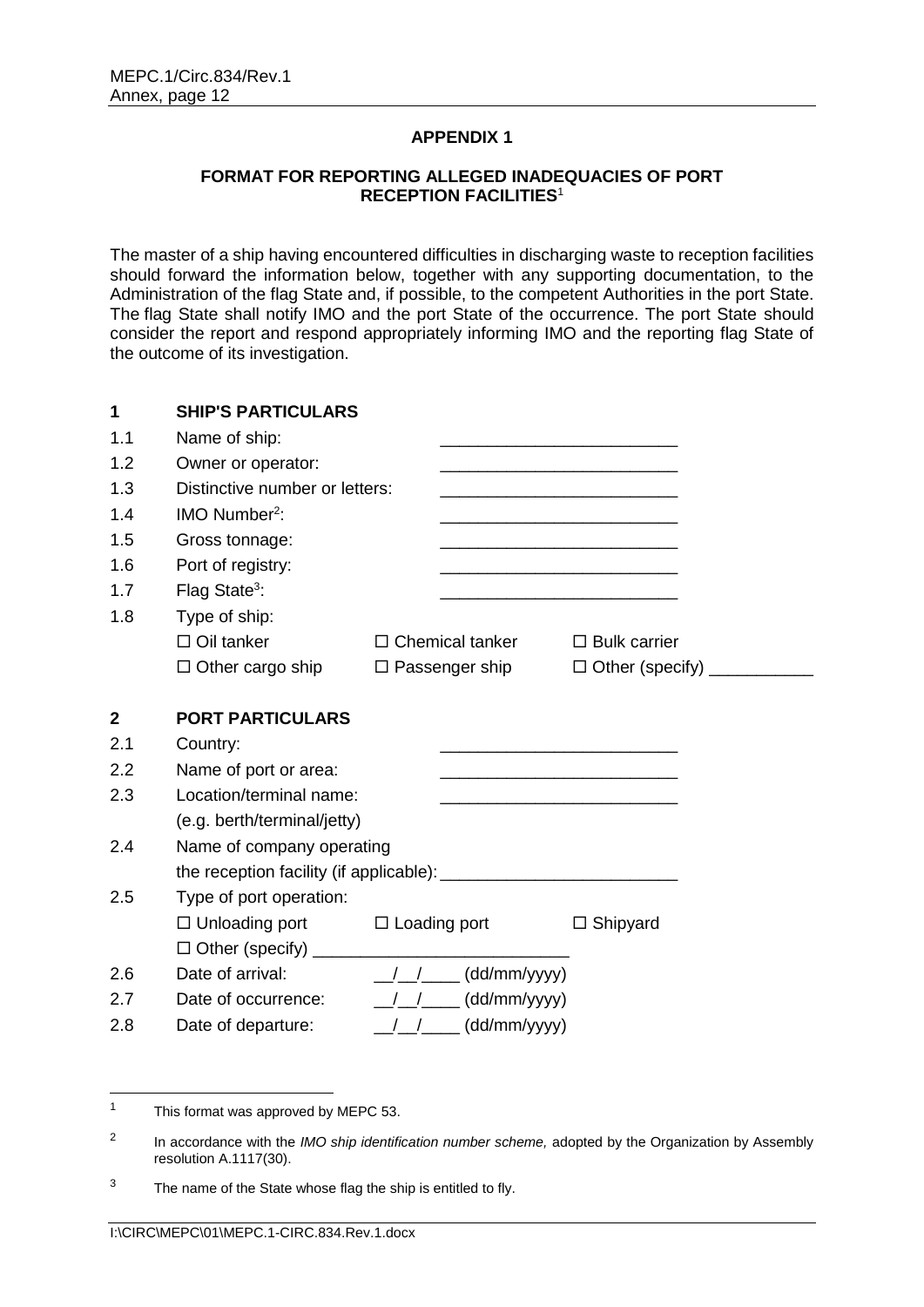### **3 INADEQUACY OF FACILITIES**

3.1 Type and amount of wastes/residues for which the port reception facility was inadequate and nature of problems encountered

| <b>Type of wastes/residues</b>                                                                                                          | <b>Amount</b><br>for<br>discharge<br>(m <sup>3</sup> ) | <b>Amount</b><br>not<br>accepted<br>(m <sup>3</sup> ) | <b>Problems encountered</b><br>Indicate the problems encountered by using one or<br>more of the following code letters, as appropriate.<br>No facility available<br>Α<br>B<br>Undue delay<br>$\mathbf C$<br>Use of facility technically not possible<br>D<br>Inconvenient location<br>E<br>Ships had to shift berth involving<br>delay/cost<br>F<br>Unreasonable charges for use of<br>facilities<br>Other (please specify in paragraph 3.2)<br>G |
|-----------------------------------------------------------------------------------------------------------------------------------------|--------------------------------------------------------|-------------------------------------------------------|---------------------------------------------------------------------------------------------------------------------------------------------------------------------------------------------------------------------------------------------------------------------------------------------------------------------------------------------------------------------------------------------------------------------------------------------------|
| <b>MARPOL Annex I - related</b>                                                                                                         |                                                        |                                                       |                                                                                                                                                                                                                                                                                                                                                                                                                                                   |
| Oily bilge water                                                                                                                        |                                                        |                                                       |                                                                                                                                                                                                                                                                                                                                                                                                                                                   |
| Oily residues (sludge)                                                                                                                  |                                                        |                                                       |                                                                                                                                                                                                                                                                                                                                                                                                                                                   |
| Oily tank washings (slops)                                                                                                              |                                                        |                                                       |                                                                                                                                                                                                                                                                                                                                                                                                                                                   |
| Dirty ballast water                                                                                                                     |                                                        |                                                       |                                                                                                                                                                                                                                                                                                                                                                                                                                                   |
| Scale and sludge from tank cleaning                                                                                                     |                                                        |                                                       |                                                                                                                                                                                                                                                                                                                                                                                                                                                   |
| Other (please specify )                                                                                                                 |                                                        |                                                       |                                                                                                                                                                                                                                                                                                                                                                                                                                                   |
| <b>MARPOL Annex II - related</b><br>Category of NLS <sup>4</sup> residue/water mixture for<br>discharge to facility from tank washings: |                                                        |                                                       |                                                                                                                                                                                                                                                                                                                                                                                                                                                   |
| Category X substance                                                                                                                    |                                                        |                                                       |                                                                                                                                                                                                                                                                                                                                                                                                                                                   |
| Category Y substance                                                                                                                    |                                                        |                                                       |                                                                                                                                                                                                                                                                                                                                                                                                                                                   |
| Category Z substance                                                                                                                    |                                                        |                                                       |                                                                                                                                                                                                                                                                                                                                                                                                                                                   |
| <b>MARPOL Annex IV - related</b><br>Sewage                                                                                              |                                                        |                                                       |                                                                                                                                                                                                                                                                                                                                                                                                                                                   |
| <b>MARPOL Annex V - related</b>                                                                                                         |                                                        |                                                       |                                                                                                                                                                                                                                                                                                                                                                                                                                                   |
| A. Plastics                                                                                                                             |                                                        |                                                       |                                                                                                                                                                                                                                                                                                                                                                                                                                                   |
| <b>B.</b> Food wastes                                                                                                                   |                                                        |                                                       |                                                                                                                                                                                                                                                                                                                                                                                                                                                   |
| C. Domestic wastes                                                                                                                      |                                                        |                                                       |                                                                                                                                                                                                                                                                                                                                                                                                                                                   |
| D. Cooking oil                                                                                                                          |                                                        |                                                       |                                                                                                                                                                                                                                                                                                                                                                                                                                                   |
| E. Incinerator ashes                                                                                                                    |                                                        |                                                       |                                                                                                                                                                                                                                                                                                                                                                                                                                                   |
| F. Operational wastes                                                                                                                   |                                                        |                                                       |                                                                                                                                                                                                                                                                                                                                                                                                                                                   |
| G. Animal carcasses                                                                                                                     |                                                        |                                                       |                                                                                                                                                                                                                                                                                                                                                                                                                                                   |
| H. Fishing gear                                                                                                                         |                                                        |                                                       |                                                                                                                                                                                                                                                                                                                                                                                                                                                   |
| I. E-waste                                                                                                                              |                                                        |                                                       |                                                                                                                                                                                                                                                                                                                                                                                                                                                   |
| J. Cargo residues (non-HME) <sup>5</sup>                                                                                                |                                                        |                                                       |                                                                                                                                                                                                                                                                                                                                                                                                                                                   |
| K. Cargo residues (HME) <sup>5</sup>                                                                                                    |                                                        |                                                       |                                                                                                                                                                                                                                                                                                                                                                                                                                                   |
| <b>MARPOL Annex VI - related</b>                                                                                                        |                                                        |                                                       |                                                                                                                                                                                                                                                                                                                                                                                                                                                   |
| Ozone-depleting substances and equipment<br>containing such substances                                                                  |                                                        |                                                       |                                                                                                                                                                                                                                                                                                                                                                                                                                                   |
| Exhaust gas-cleaning residues                                                                                                           |                                                        |                                                       |                                                                                                                                                                                                                                                                                                                                                                                                                                                   |

 $\overline{4}$ Indicate, in paragraph 3.2, the proper shipping name of the NLS involved and whether the substance is designated as "solidifying" or "high viscosity" as per MARPOL Annex II, regulation 1, paragraphs 15.1 and 17.1 respectively.

<sup>5</sup> Indicate the proper shipping name of the dry cargo.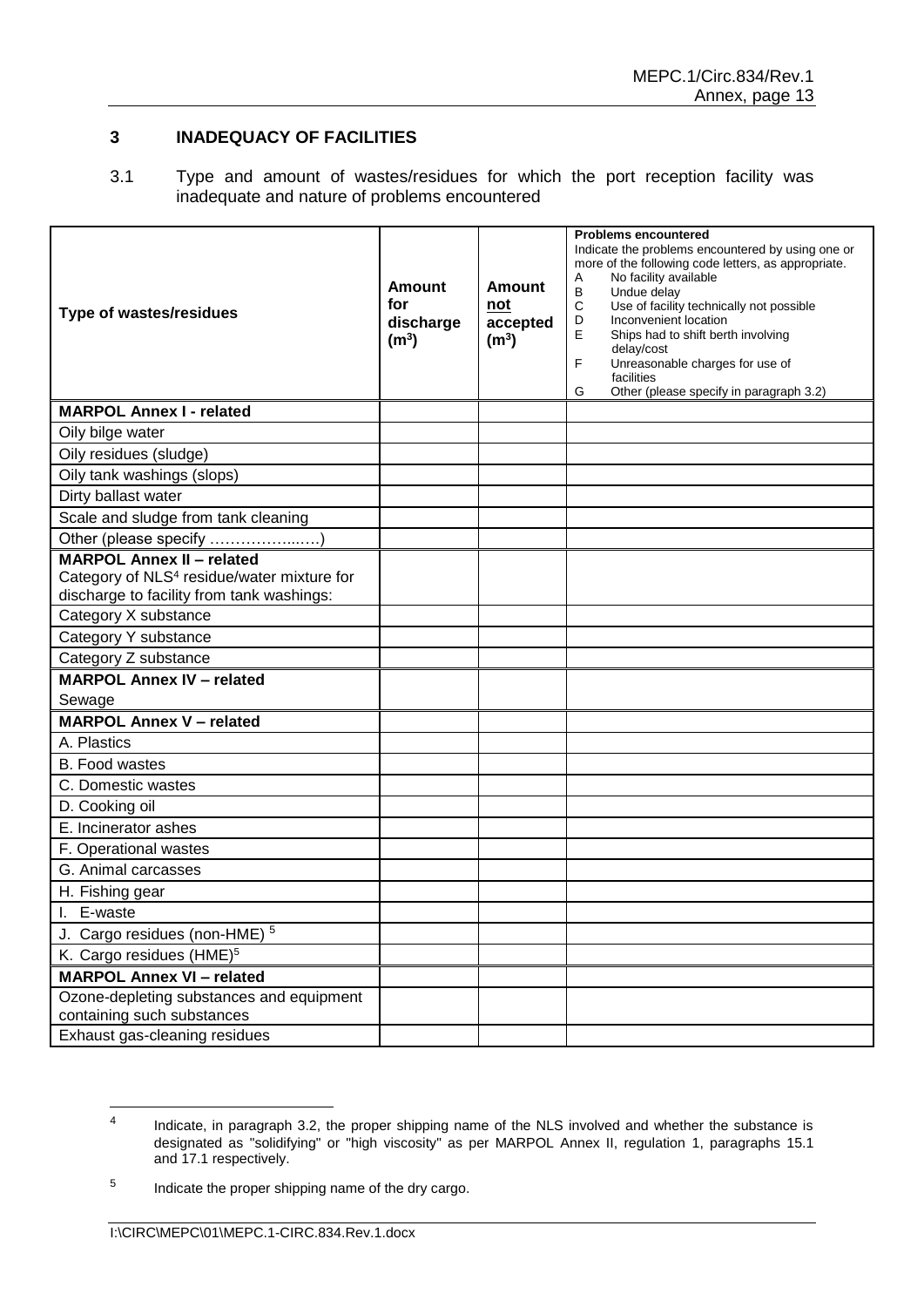| $\square$ Yes | $\square$ No                       | Did you discuss these problems or report them to the port reception facility?                                                              |
|---------------|------------------------------------|--------------------------------------------------------------------------------------------------------------------------------------------|
|               | If Yes, with whom (please specify) |                                                                                                                                            |
|               |                                    | If Yes, what was the response of the port reception facility to your concerns?                                                             |
|               |                                    | Did you give prior notification (in accordance with relevant port requirements) about<br>the ship's requirements for reception facilities? |
| $\square$ Yes | $\square$ No                       | $\Box$ Not applicable                                                                                                                      |
|               |                                    | If Yes, did you receive confirmation on the availability of reception facilities on arrival?                                               |
| $\square$ Yes | $\square$ No                       |                                                                                                                                            |
|               | <b>ADDITIONAL REMARKS/COMMENTS</b> |                                                                                                                                            |
|               |                                    |                                                                                                                                            |
|               |                                    |                                                                                                                                            |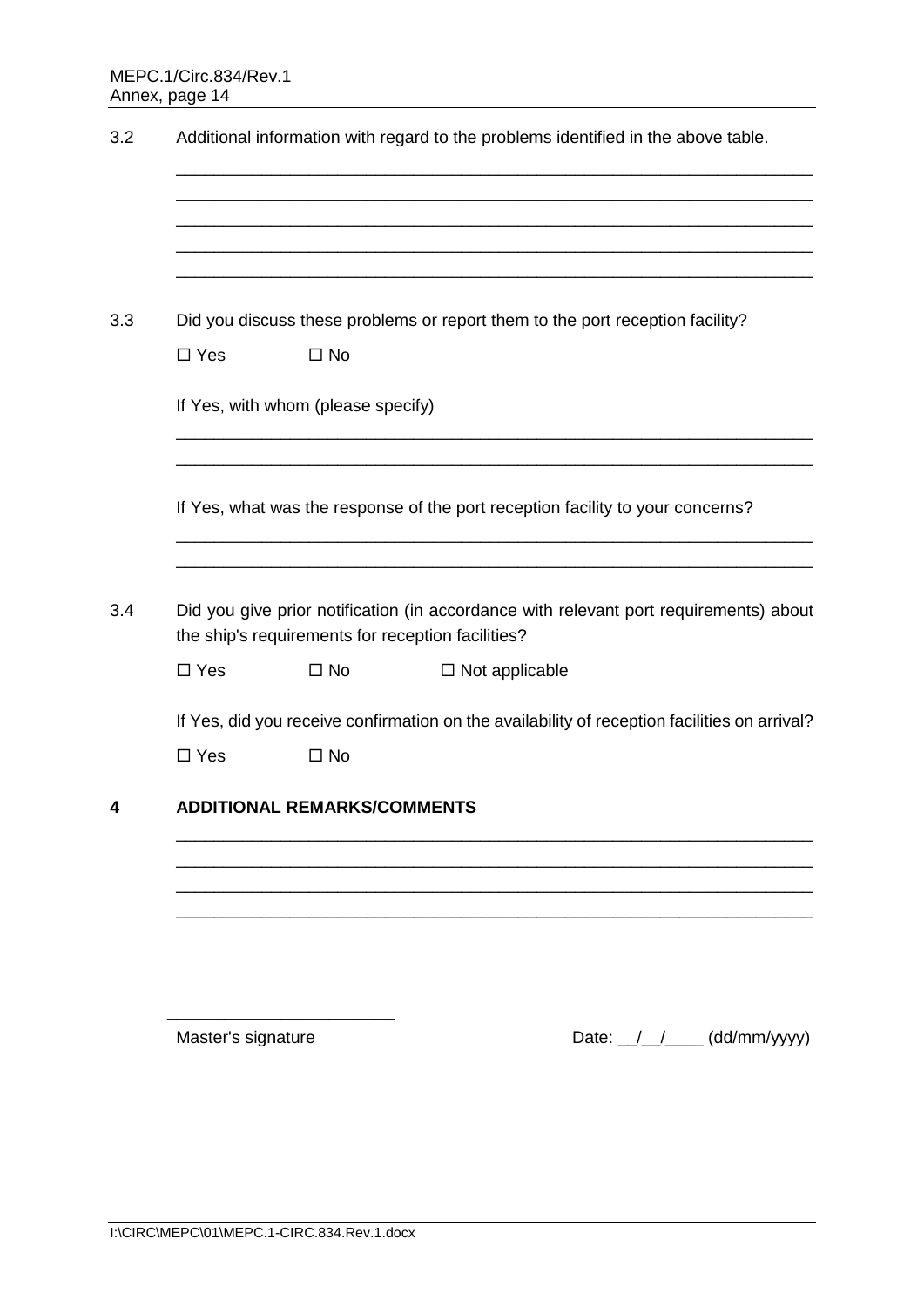#### <span id="page-16-1"></span><span id="page-16-0"></span>**STANDARD FORMAT OF THE ADVANCE NOTIFICATION FORM FOR WASTE DELIVERY TO PORT RECEPTION FACILITIES**

**Notification of the Delivery of Wastes/Residues to**: …………….…..…………………….. *(enter name of port or terminal) The master of a ship should forward the information below to the designated authority at least 24 hours in advance of arrival or upon departure of the previous port if the voyage is less than 24 hours. This form should be retained on board the ship along with the appropriate Oil Record Book, Cargo Record Book or Garbage Record Book.*

#### **DELIVERY FROM SHIPS (ANF)**

#### **1. SHIP PARTICULARS**

| 1.1 Name of ship:                                       |  |                                            | 1.5 Owner or operator:         |                                      |  |
|---------------------------------------------------------|--|--------------------------------------------|--------------------------------|--------------------------------------|--|
| 1.2 IMO number:                                         |  | 1.6 Distinctive number or letters:         |                                |                                      |  |
| 1.3 Gross tonnage:                                      |  | 1.7 Flag State:                            |                                |                                      |  |
| 1.4 Type of ship:<br>⊺ Oil tanker<br>□ Other cargo ship |  | <b>Chemical tanker</b><br>□ Passenger ship | ⊟ Bulk carrier<br>$\Box$ Ro-ro | ⊺Container<br>$\Box$ Other (specify) |  |

#### **2. PORT AND VOYAGE PARTICULARS**

| 2.1 Location/Terminal name and POC:   | 2.6 Last Port where wastes/residues were delivered:            |
|---------------------------------------|----------------------------------------------------------------|
| 2.2 Arrival Date and Time:            | 2.7 Date of Last Delivery:                                     |
| 2.3 Departure Date and Time:          | 2.8 Next Port of Delivery (if known):                          |
| 2.4 Last Port and Country:            | 2.9 Person submitting this form is (if other than the master): |
| 2.5 Next Port and Country (if known): |                                                                |

#### **3. TYPE AND AMOUNT OF WASTES/RESIDUES FOR DISCHARGE TO FACILITY**

| <b>MARPOL Annex I-Oil</b>           | Quantity $(m^3)$                       | <b>MARPOL Annex V - Garbag</b>           |  |
|-------------------------------------|----------------------------------------|------------------------------------------|--|
| Oily bilge water                    |                                        | A. Plastics                              |  |
| Oily residues (sludge)              |                                        | B. Food wastes                           |  |
| Oily tank washings                  |                                        | C. Domestic wastes                       |  |
| Dirty ballast water                 |                                        | D. Cooking oil                           |  |
| Scale and sludge from tank cleaning |                                        | E. Incinerator ashes                     |  |
| Other (please specify)              |                                        | F. Operational wastes                    |  |
| <b>MARPOL Annex II - NLS</b>        | Quantity $(m^3)$<br>/Name <sup>1</sup> | G. Animal carcasses                      |  |
| Category X substance                |                                        | H. Fishing gear                          |  |
| Category Y substance                |                                        | I. E-waste                               |  |
| Category Z substance                |                                        | J. Cargo residues (non-HME) <sup>2</sup> |  |
| OS – other substances               |                                        | K. Cargo residues $(HME)^2$              |  |
| <b>MARPOL Annex IV - Sewage</b>     | Quantity $(m^3)$                       | <b>MARPOL Annex VI - Air poll</b>        |  |

| Quantity (m <sup>3</sup> )             | <b>MARPOL Annex V - Garbage</b>                                           | Quantity $(m^3)$ |
|----------------------------------------|---------------------------------------------------------------------------|------------------|
|                                        | A. Plastics                                                               |                  |
|                                        | <b>B.</b> Food wastes                                                     |                  |
|                                        | C. Domestic wastes                                                        |                  |
|                                        | D. Cooking oil                                                            |                  |
|                                        | <b>F.</b> Incinerator ashes                                               |                  |
|                                        | F. Operational wastes                                                     |                  |
| Quantity $(m^3)$<br>/Name <sup>1</sup> | G. Animal carcasses                                                       |                  |
|                                        | H. Fishing gear                                                           |                  |
|                                        | I. E-waste                                                                |                  |
|                                        | J. Cargo residues (non-HME) <sup>2</sup>                                  |                  |
|                                        | K. Cargo residues (HME) <sup>2</sup>                                      |                  |
| Quantity $(m^3)$                       | <b>MARPOL Annex VI - Air pollution</b>                                    | Quantity $(m^3)$ |
|                                        | Ozone-depleting substances and<br>equipment containing such<br>substances |                  |
|                                        | Exhaust gas-cleaning residues                                             |                  |

 1 Indicate the proper shipping name of the NLS involved.

2 Indicate the proper shipping name of the dry cargo.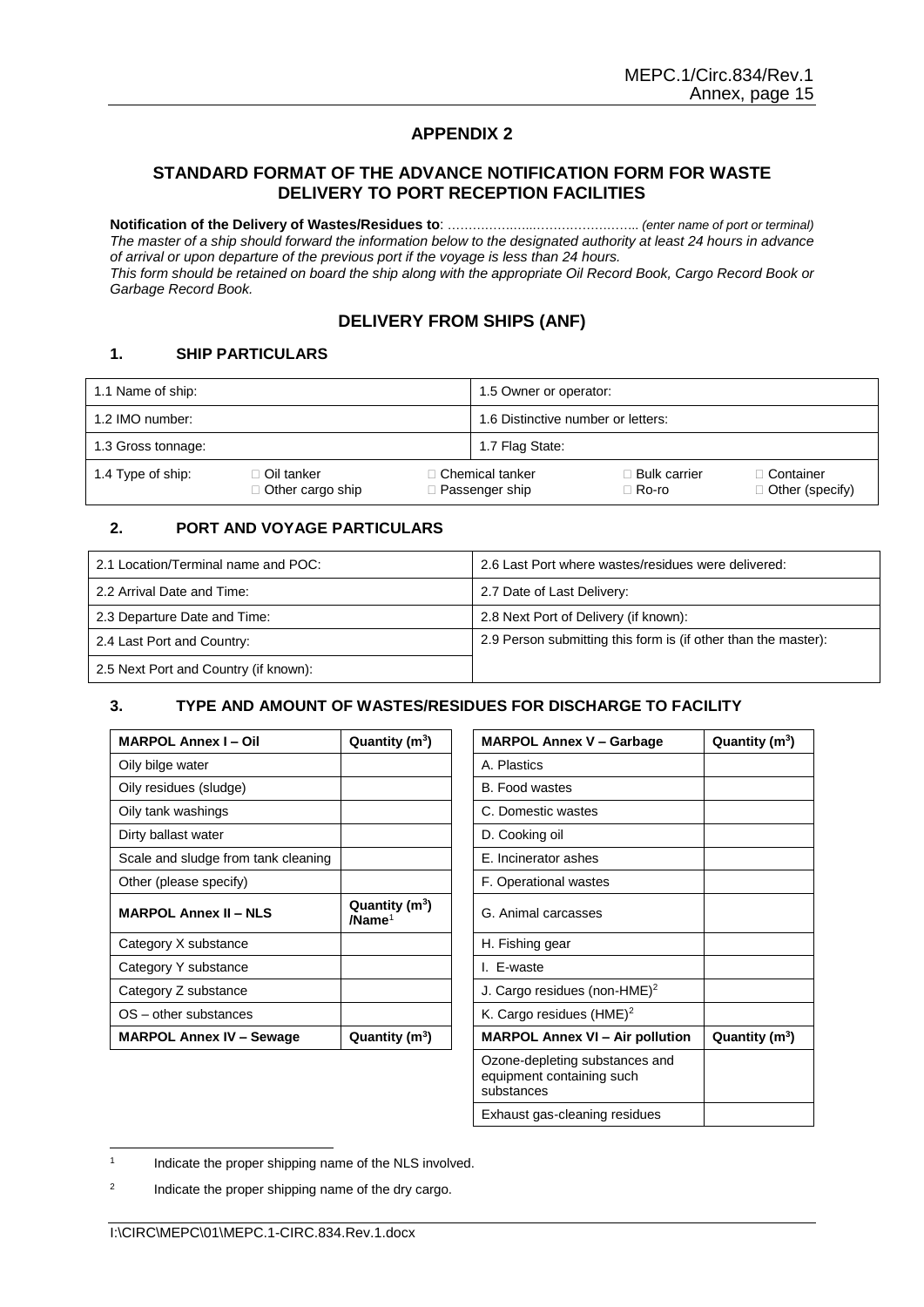#### MEPC.1/Circ.834/Rev.1 Annex, page 16

| Name<br>ship:<br>v<br>. | IMC<br>∕ Number |
|-------------------------|-----------------|

Please state below the approximate amount of wastes/residues remaining on board and the percentage of maximum storage capacity. If delivering all wastes/residues on board at this port please strike through this table and tick the box below. If delivering some or no waste/residue, please complete all columns.

I confirm that I am delivering all the wastes/residues held on board this vessel (as shown on page 1) at this port

| Type                                                                   | Maximum<br>dedicated storage<br>capacity $(m^3)$ | Amount of<br>wastes/residues<br>retained on board<br>(m <sup>3</sup> ) | Port at which remaining<br>wastes/residues will be<br>delivered (if known) | Estimate amount of<br>wastes/residues to be<br>generated between notification<br>and next port of call (m <sup>3</sup> ) |
|------------------------------------------------------------------------|--------------------------------------------------|------------------------------------------------------------------------|----------------------------------------------------------------------------|--------------------------------------------------------------------------------------------------------------------------|
| <b>MARPOL Annex I-Oil</b>                                              |                                                  |                                                                        |                                                                            |                                                                                                                          |
| Oily bilge water                                                       |                                                  |                                                                        |                                                                            |                                                                                                                          |
| Oily residues (sludge)                                                 |                                                  |                                                                        |                                                                            |                                                                                                                          |
| Oily tank washings                                                     |                                                  |                                                                        |                                                                            |                                                                                                                          |
| Dirty ballast water                                                    |                                                  |                                                                        |                                                                            |                                                                                                                          |
| Scale and sludge from tank cleaning                                    |                                                  |                                                                        |                                                                            |                                                                                                                          |
| Other (please specify)                                                 |                                                  |                                                                        |                                                                            |                                                                                                                          |
| <b>MARPOL Annex II - NLS3</b>                                          |                                                  |                                                                        |                                                                            |                                                                                                                          |
| Category X substance                                                   |                                                  |                                                                        |                                                                            |                                                                                                                          |
| Category Y substance                                                   |                                                  |                                                                        |                                                                            |                                                                                                                          |
| Category Z substance                                                   |                                                  |                                                                        |                                                                            |                                                                                                                          |
| OS - other substances                                                  |                                                  |                                                                        |                                                                            |                                                                                                                          |
| <b>MARPOL Annex IV - Sewage</b>                                        |                                                  |                                                                        |                                                                            |                                                                                                                          |
| Sewage                                                                 |                                                  |                                                                        |                                                                            |                                                                                                                          |
| <b>MARPOL Annex V - Garbage</b>                                        |                                                  |                                                                        |                                                                            |                                                                                                                          |
| A. Plastics                                                            |                                                  |                                                                        |                                                                            |                                                                                                                          |
| B. Food wastes                                                         |                                                  |                                                                        |                                                                            |                                                                                                                          |
| C. Domestic wastes                                                     |                                                  |                                                                        |                                                                            |                                                                                                                          |
| D. Cooking oil                                                         |                                                  |                                                                        |                                                                            |                                                                                                                          |
| E. Incinerator ashes                                                   |                                                  |                                                                        |                                                                            |                                                                                                                          |
| F. Operational wastes                                                  |                                                  |                                                                        |                                                                            |                                                                                                                          |
| G. Animal carcasses                                                    |                                                  |                                                                        |                                                                            |                                                                                                                          |
| H. Fishing gear                                                        |                                                  |                                                                        |                                                                            |                                                                                                                          |
| I. E-waste                                                             |                                                  |                                                                        |                                                                            |                                                                                                                          |
| J. Cargo residues (non-HME) <sup>4</sup>                               |                                                  |                                                                        |                                                                            |                                                                                                                          |
| K. Cargo residues (HME) <sup>4</sup>                                   |                                                  |                                                                        |                                                                            |                                                                                                                          |
| <b>MARPOL Annex VI - Air pollution</b>                                 |                                                  |                                                                        |                                                                            |                                                                                                                          |
| Ozone-depleting substances and<br>equipment containing such substances |                                                  |                                                                        |                                                                            |                                                                                                                          |
| Exhaust gas-cleaning residues                                          |                                                  |                                                                        |                                                                            |                                                                                                                          |
|                                                                        |                                                  |                                                                        |                                                                            |                                                                                                                          |

Time: ................................................. Signature: ................................................................................................

-<br>3 Indicate the proper shipping name of the NLS involved.

4 Indicate the proper shipping name of the dry cargo.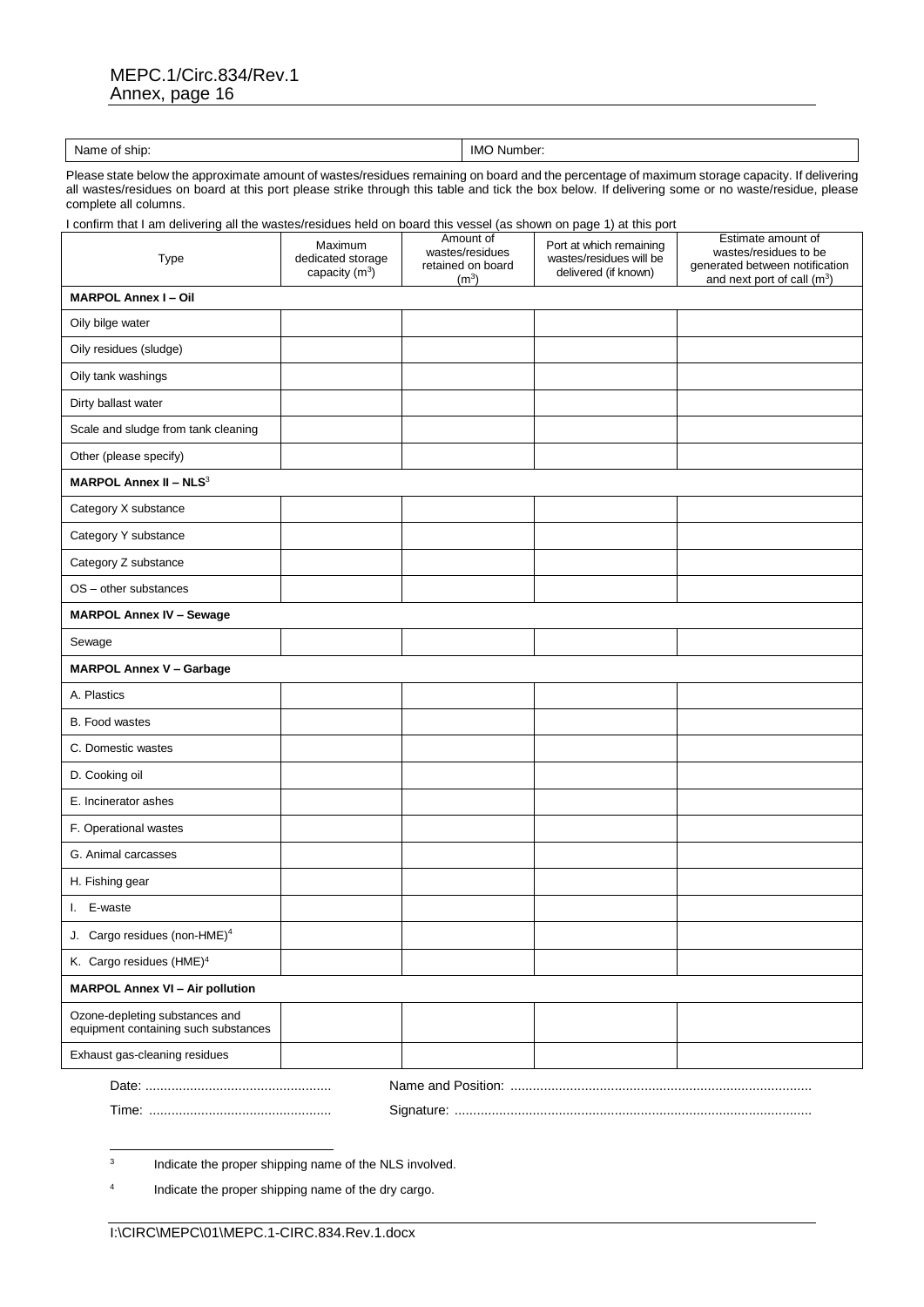#### **STANDARD FORMAT FOR THE WASTE DELIVERY RECEIPT**

<span id="page-18-1"></span><span id="page-18-0"></span>*The designated representative of the reception facility provider should provide the following form to the master of a ship that has just delivered wastes/residues.*

*This form shall be retained on board the ship along with the appropriate Oil Record Book, Cargo Record Book or Garbage Record Book.*

### **1. RECEPTION FACILITY AND PORT PARTICULARS**

1.1 Location/Terminal name:

1.2 Reception facility provider(s)

1.3 Treatment facility provider(s) – if different from above:

1.4 Waste/residue Discharge Date and Time from: to

#### **2. SHIP PARTICULARS**

| 2.1 Name of ship:  |                                    |                                     | 2.5 Owner or operator:             |                                  |
|--------------------|------------------------------------|-------------------------------------|------------------------------------|----------------------------------|
| 2.2 IMO number:    |                                    |                                     | 2.6 Distinctive number or letters: |                                  |
| 2.3 Gross tonnage: |                                    |                                     | 2.7 Flag State:                    |                                  |
| 2.4 Type of ship:  | ⊟ Oil tanker<br>□ Other cargo ship | ∃ Chemical tanker<br>Passenger ship | ∃ Bulk carrier<br>⊟ Ro-ro          | ⊺ Container<br>□ Other (specify) |

### **3. TYPE AND AMOUNT OF WASTES/RESIDUES RECEIVED**

| <b>MARPOL Annex I - Oil</b>         | Quantity $(m^3)$                     | <b>MARPOL Annex V - Garbage</b>                                        | Quantity $(m^3)$ |
|-------------------------------------|--------------------------------------|------------------------------------------------------------------------|------------------|
| Oily bilge water                    |                                      | A. Plastics                                                            |                  |
| Oily residues (sludge)              |                                      | <b>B.</b> Food wastes                                                  |                  |
| Oily tank washings                  |                                      | C. Domestic wastes                                                     |                  |
| Dirty ballast water                 |                                      | D. Cooking oil                                                         |                  |
| Scale and sludge from tank cleaning |                                      | E. Incinerator ashes                                                   |                  |
| Other (please specify)              |                                      | F. Operational wastes                                                  |                  |
| <b>MARPOL Annex II - NLS</b>        | Quantity ( $m^3$ )/Name <sup>1</sup> | G. Animal carcasses                                                    |                  |
| Category X substance                |                                      | H. Fishing gear                                                        |                  |
| Category Y substance                |                                      | I. E-waste                                                             |                  |
| Category Z substance                |                                      | J. Cargo residues (non-HME) $^2$                                       |                  |
| $OS$ – other substance              |                                      | K. Cargo residues $(HME)^2$                                            |                  |
| <b>MARPOL Annex IV - Sewage</b>     | Quantity $(m^3)$                     | <b>MARPOL Annex VI - related</b>                                       | Quantity $(m^3)$ |
|                                     |                                      | Ozone-depleting substances and<br>equipment containing such substances |                  |

Exhaust gas-cleaning residues

On behalf of the port facility I confirm that the above wastes/residues were delivered.

Signature: ……………………………… Full Name and Company Stamp: …………………………………………

 $\frac{1}{1}$ Indicate the proper shipping name of the NLS involved.

<sup>2</sup> Indicate the proper shipping name of the dry cargo.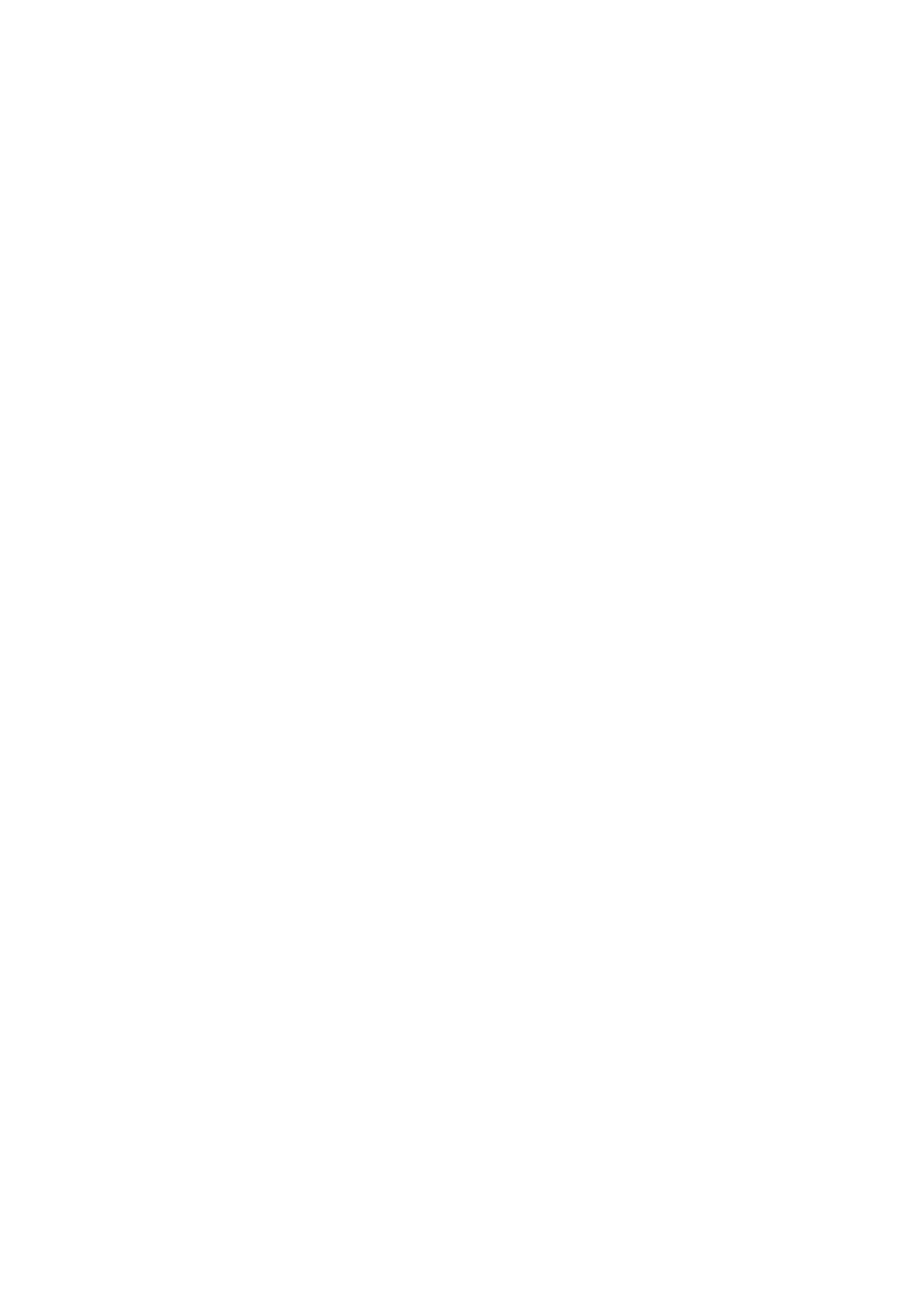# **WASTE RECEPTION FACILITY REPORTING REQUIREMENTS**

# <span id="page-20-0"></span>**Table 1: Waste reception facility reporting requirements for port States**

<span id="page-20-1"></span>

| <b>Reporting requirements</b>                                                             |                                                                                                                                                                                                                                                                                                                                                                                                                                                                                        | <b>Reference</b>                                                                                                                                                                                                                                                           |
|-------------------------------------------------------------------------------------------|----------------------------------------------------------------------------------------------------------------------------------------------------------------------------------------------------------------------------------------------------------------------------------------------------------------------------------------------------------------------------------------------------------------------------------------------------------------------------------------|----------------------------------------------------------------------------------------------------------------------------------------------------------------------------------------------------------------------------------------------------------------------------|
|                                                                                           | The port State is required to communicate to<br>the Organization a list of reception facilities in<br>its ports including their location, capacity,<br>available facilities and other characteristics.                                                                                                                                                                                                                                                                                 | Article $11(1)(d)$ of<br><b>MARPOL</b>                                                                                                                                                                                                                                     |
| Reporting on<br>the availability<br>of reception<br>facilities                            | The port State is required to upload<br>information on new reception facilities on the<br>Port Reception Facilities Database (GISIS)<br>and to maintain and update the required<br>information continuously.                                                                                                                                                                                                                                                                           | <b>Port Reception Facilities</b><br>Database (PRFD) as a<br>module of the Global<br>Integrated Shipping<br><b>Information System</b><br>(GISIS);<br>Global Integrated<br>Shipping Information<br>System (GISIS)<br>(resolution A.1029(26))                                 |
| Reporting on<br>alleged<br>inadequacies of<br>reception<br>facilities                     | The port State should ensure the provision of<br>proper arrangements to consider and respond<br>appropriately and effectively to reports of<br>inadequacies, informing IMO and the reporting<br>flag State of the outcome of their investigation.                                                                                                                                                                                                                                      | Resolution MEPC.83(44),<br>annex, paragraph 10.3;<br>MEPC.1/Circ.834/Rev.1,<br>paragraph 41                                                                                                                                                                                |
| Reporting on<br>the assessment<br>of the port<br>reception<br>facilities                  | The port State is encouraged to make use of<br>the assessment form appended to the<br>Guidelines for ensuring the adequacy of port<br>waste reception facilities, to conduct regular<br>assessments of waste/residue reception<br>facilities in its ports and advise IMO of the<br>outcome of such assessments, including any<br>inadequacies of port reception facilities, as well<br>as any technical cooperation assistance that<br>may be needed to address those<br>inadequacies. | Guidelines for ensuring<br>the adequacy of port<br>waste reception facilities<br>(resolution MEPC.83(44))                                                                                                                                                                  |
| Consulting with<br>IMO on regional<br>arrangements<br>for port<br>reception<br>facilities | Small island developing States participating in<br>a regional arrangement shall consult with IMO<br>for circulation to the MARPOL Parties: (1) how<br>the Regional Reception Facilities Plan takes<br>into account the Guidelines (resolution<br>MEPC.221(63); (2) particulars of the identified<br>Regional Ships Waste Reception Centres; and<br>(3) particulars of those ports with only limited<br>facilities.                                                                     | Regulations 38.4 and<br>38.6 of Annex I;<br>Reg. 18.3 of Annex II;<br>Reg. 12.2 of Annex IV;<br>Reg. 8.3 of Annex V;<br>Reg. 17.2 of Annex VI;<br>2012 Guidelines for the<br>Development of a<br><b>Regional Reception</b><br>Facilities Plan (resolution<br>MEPC.221(63)) |